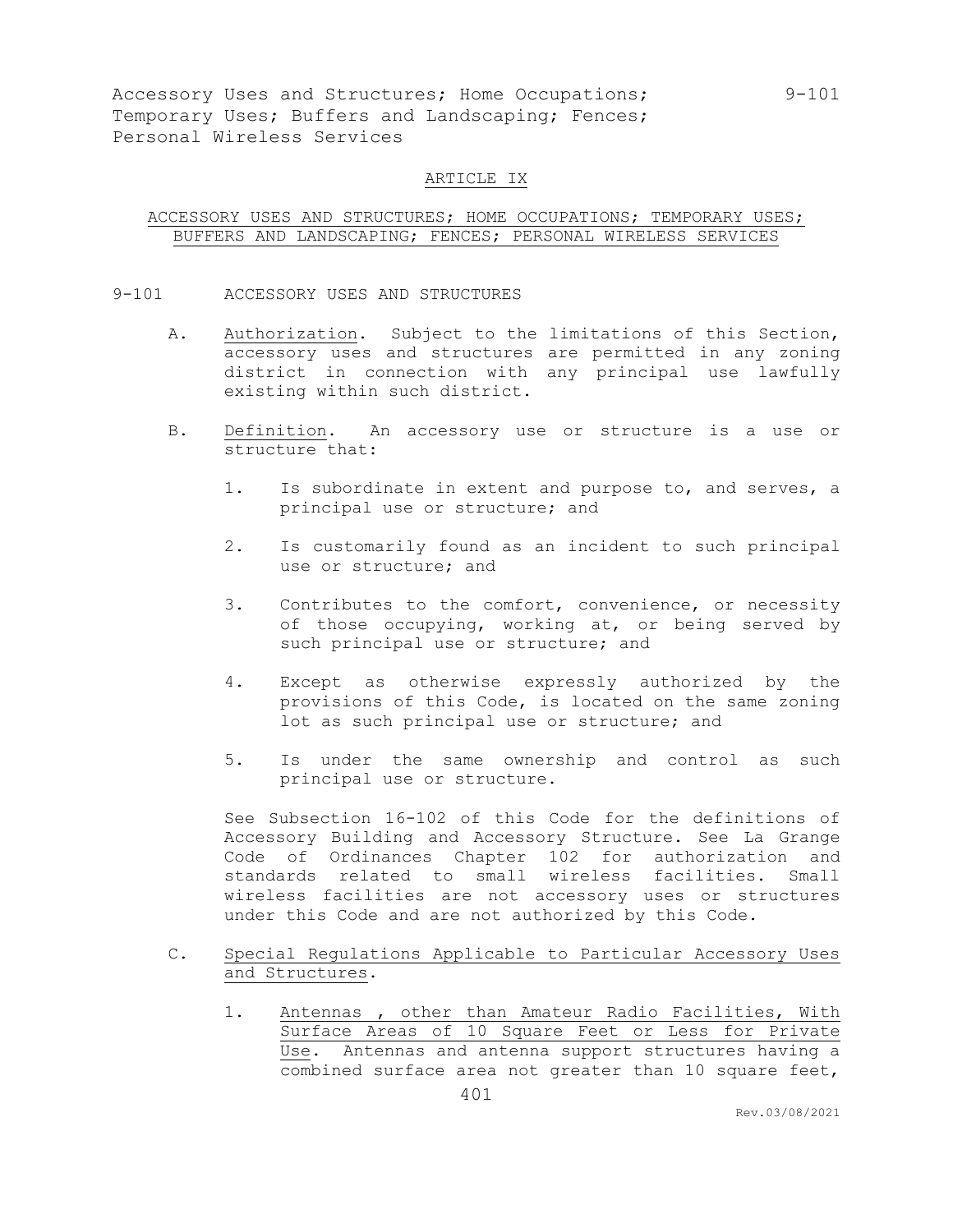> and no single dimension exceeding 12 feet, shall be permitted as an accessory use but only to the principal use on the property where the facility is installed. See Subsection 9-104F of this Code for landscaping and screening requirements applicable to ground mounted antennas. If mounted to a principal or accessory structure, the antenna and antenna support structure must comply with the standards of Paragraph  $C2(c)$ .

- 2. Antennas, other than Amateur Radio Facilities, with Surface Areas Exceeding 10 Square Feet. Except for amateur radio facilities permitted pursuant to Paragraph C7 of this Section, antennas and antenna support structures having a combined surface area greater than 10 square feet, or having any single dimension exceeding 12 feet, shall be permitted as an accessory use but only to the principal use on the property where the facility is installed and only in compliance with the following regulations:
	- (a) Number Limited. No more than one such antenna and antenna support structure may be located on any zoning lot.
	- (b) Height Limited. No such antenna or antenna support structure shall exceed 12 feet in height unless such antenna and antenna support structure is attached to a building pursuant to Subparagraph C6(c) of this Section.
	- (c) Attachment to Buildings Limited. No such antenna or antenna support structure shall be attached to a principal or accessory structure unless all of the following conditions are satisfied:
		- (i) Size. The antenna and its support structure shall not exceed 15 square feet in area or 12 feet in any dimension.
		- (ii) Height. The antenna and its support structure shall not extend more than three feet above the highest point of the building on which it is mounted or the maximum permissible building height, whichever is less.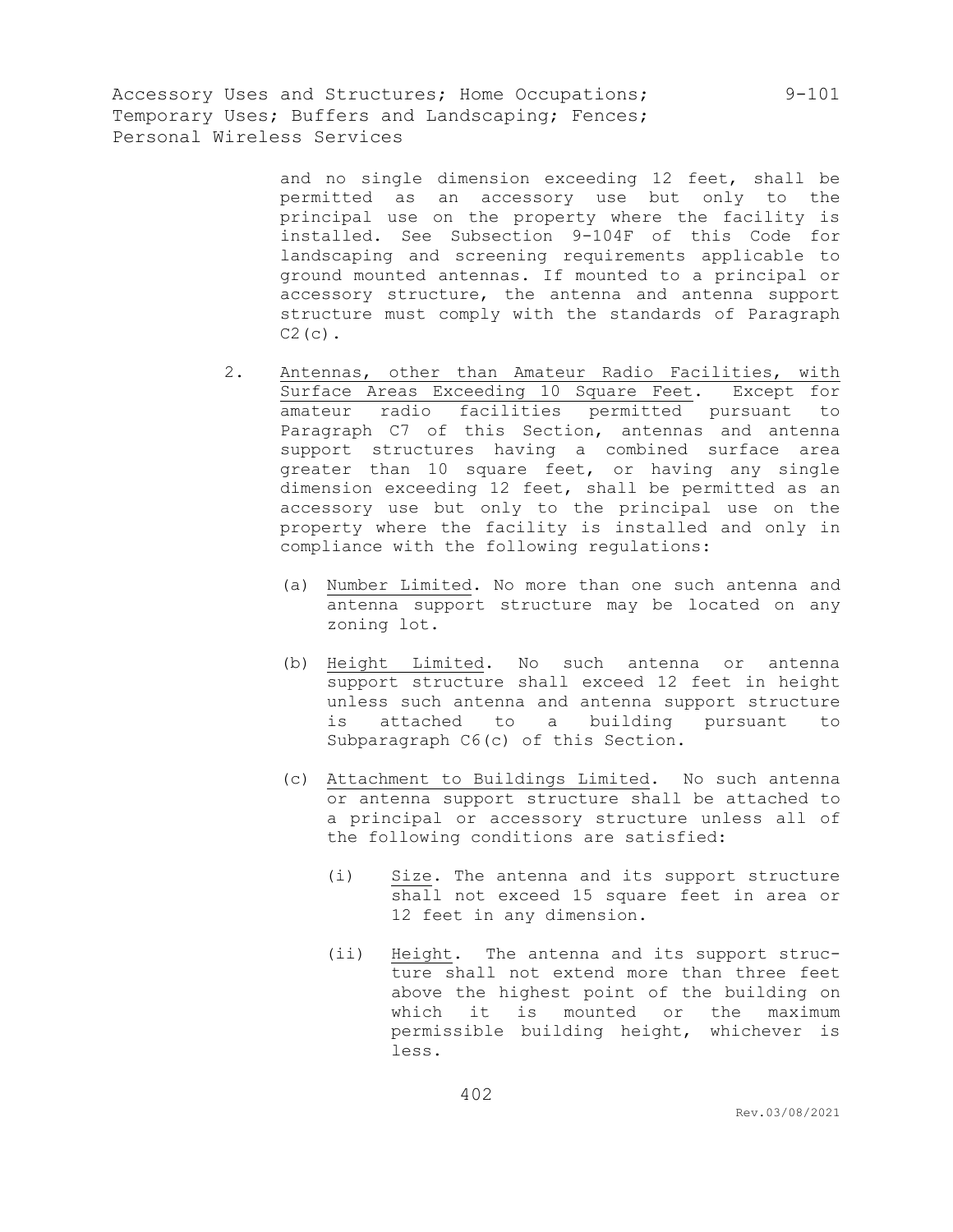- (iii) Mounting. The antenna and its support structure shall not be attached or mounted upon any building appurtenance, such as a chimney. The antenna and its support structure shall not be mounted or attached to the front of any principal building or to the side of any building facing a street, including any portion of the building roof facing any street. The antenna and its support structure shall be designed to withstand a wind force of 80 miles per hour without the use of supporting guy wires.
- (iv) Color. The antenna and its support structure shall be a color that blends with the roof or building side on which it is mounted.
- (v) Grounding. The antenna and its support structure shall be bonded to a grounding rod.
- (vi) Other Standards. The antenna and its support structure shall satisfy such other design and construction standards as the Village Manager determines are necessary to ensure safe construction and maintenance of the antenna and its support structure.
- (d) Setback from Street. No such antenna or its support structure shall be erected or maintained closer to any street than the wall of the principal building to which it is accessory that is nearest to such street.
- (e) Guy Wires Restricted. No guy or other support wires shall be used in connection with such antenna or its support structure except when used to anchor the antenna or support structure to an existing building to which such antenna or support structure is attached.
- (f) Screening. See Subsection 9-104F of this Code for landscaping and screening requirements applicable to ground mounted antennas.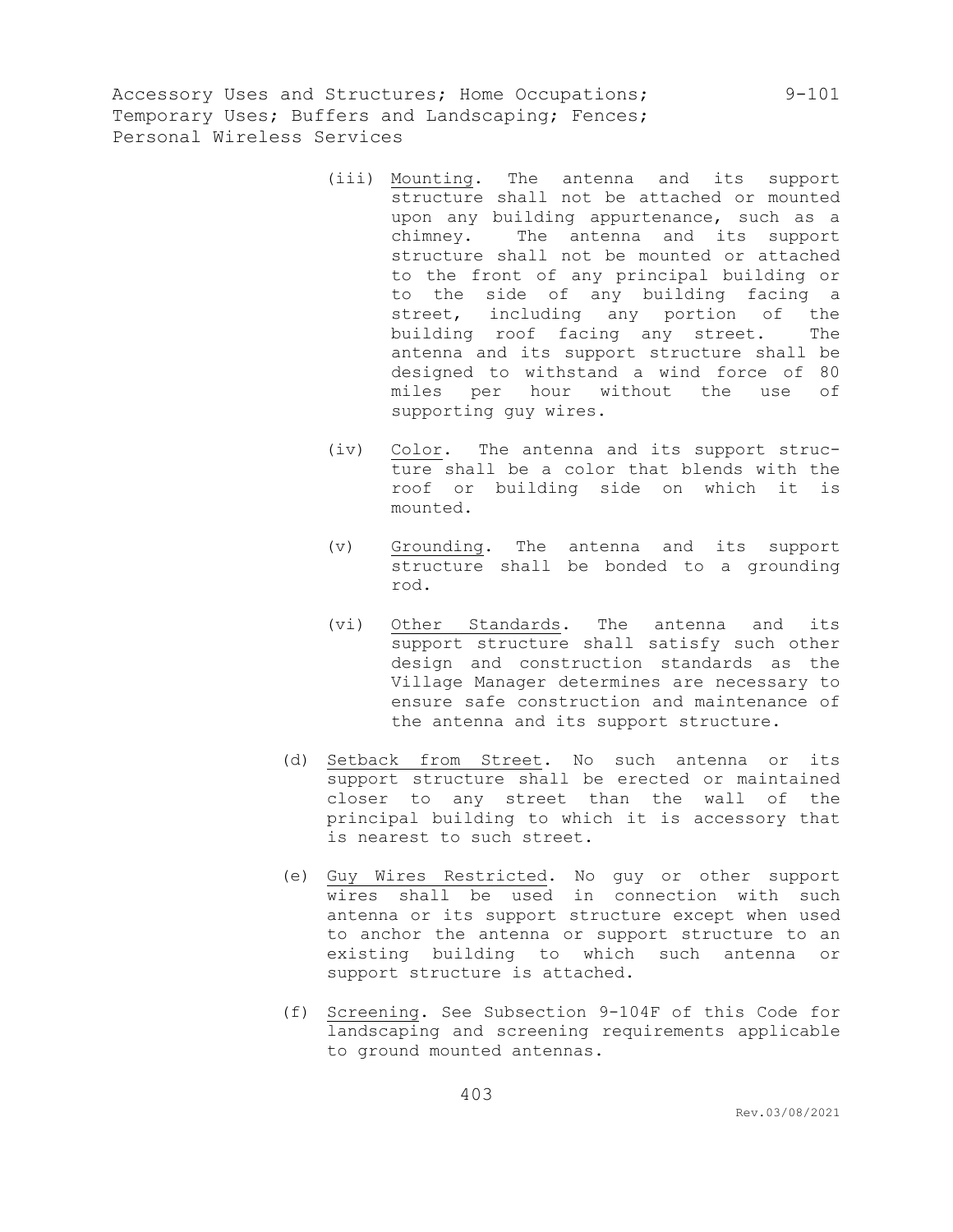- 3. Donation Collection Bins. Donation collection bins must satisfy all the following conditions:
	- (a) Locations. A donation collection bin may be placed only on a lot that (1) is classified in the C-3, C-4, O-1, I-1 Districts of the La Grange Zoning Code, or (2) is classified in the IB Institutional Buildings District and is occupied and used primarily for religious purposes, or (3) is used by a unit of state or local government.
	- (b) Relationship to principal use. The donation collection bin must relate directly and specifically to the current principal use on the lot on which the donation bin is placed.
	- (c) Location. No donation collection bin may be placed such that it faces an abutting zoning lot classified in a single family residential zoning district.
	- (d) Non-operational use. No donation collection bin may be placed on any lot on which there is no operational principal use.
	- (e) Off-Street Parking Spaces. No donation collection bin may be placed in any off-street parking space required under the La Grange Zoning Code or any Village ordinance or regulations.
	- (f) Public Rights-of-Way. No donation collection bin may be placed within any public right-of-way.
	- (g) Required Yards. No donation collection bin may be placed within any required yard except the rear yard no closer than 3 feet from the rear lot line.
	- (h) Obstruction. No donation collection bin may be placed in any manner that creates an obstruction or sight obstruction for pedestrians or motorists
	- (i) Front Facades. No donation collection bin may be placed against or along the front façade of any building.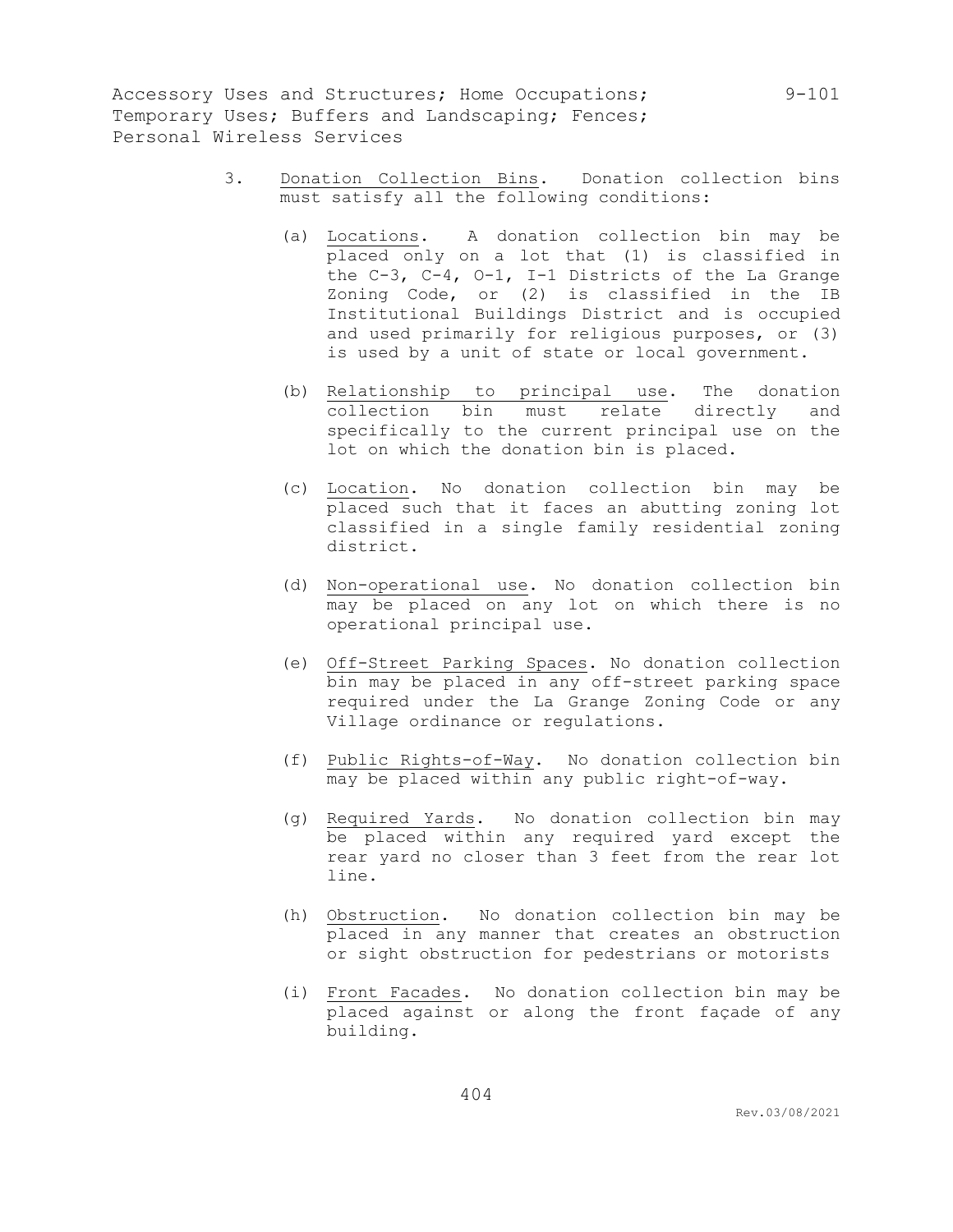- (j) Dimension. No donation collection bin may exceed the following dimensions: In the IB Institutional Buildings District: L72"x W72"x H74". In other authorized districts: L48"x W44"x H74".
- (k) Identification. Every donation collection bin must have the name and telephone number of the donation collection bin licensee affixed permanently to its front.
- (l) Maintenance Service. Every donation collection bin must be, at all times (1) maintained in good condition and appearance, (2) kept free of rust and graffiti, and (3) regularly emptied to prevent the overflow of donations.
- 4. Garages as Dwelling Units. No garage or other accessory structure shall be used or occupied as a dwelling unit in any residential district.
- 5. Gazebos. Gazebos must satisfy all of the following conditions:
	- (a) Size. No gazebo in any single family residential district may exceed the following gross floor area maximums:
		- (i) Lots 6,500 square feet or less in total lot area: 120 square feet;
		- (ii) Lots 6,501 to 10,000 square feet in total lot area: 144 square feet;
		- (iii) Lots greater than 10,000 square feet in total lot area: 250 square feet.
	- (b) Height. No gazebo may exceed 12 feet in maximum height.
	- (c) Number Limited. No more than one gazebo may be located on any zoning lot.
	- (d) Other Standards. Each vertical surface of the gazebo must be at least 50 percent open.
- 6. Greenhouses. Greenhouses must satisfy all of the following conditions: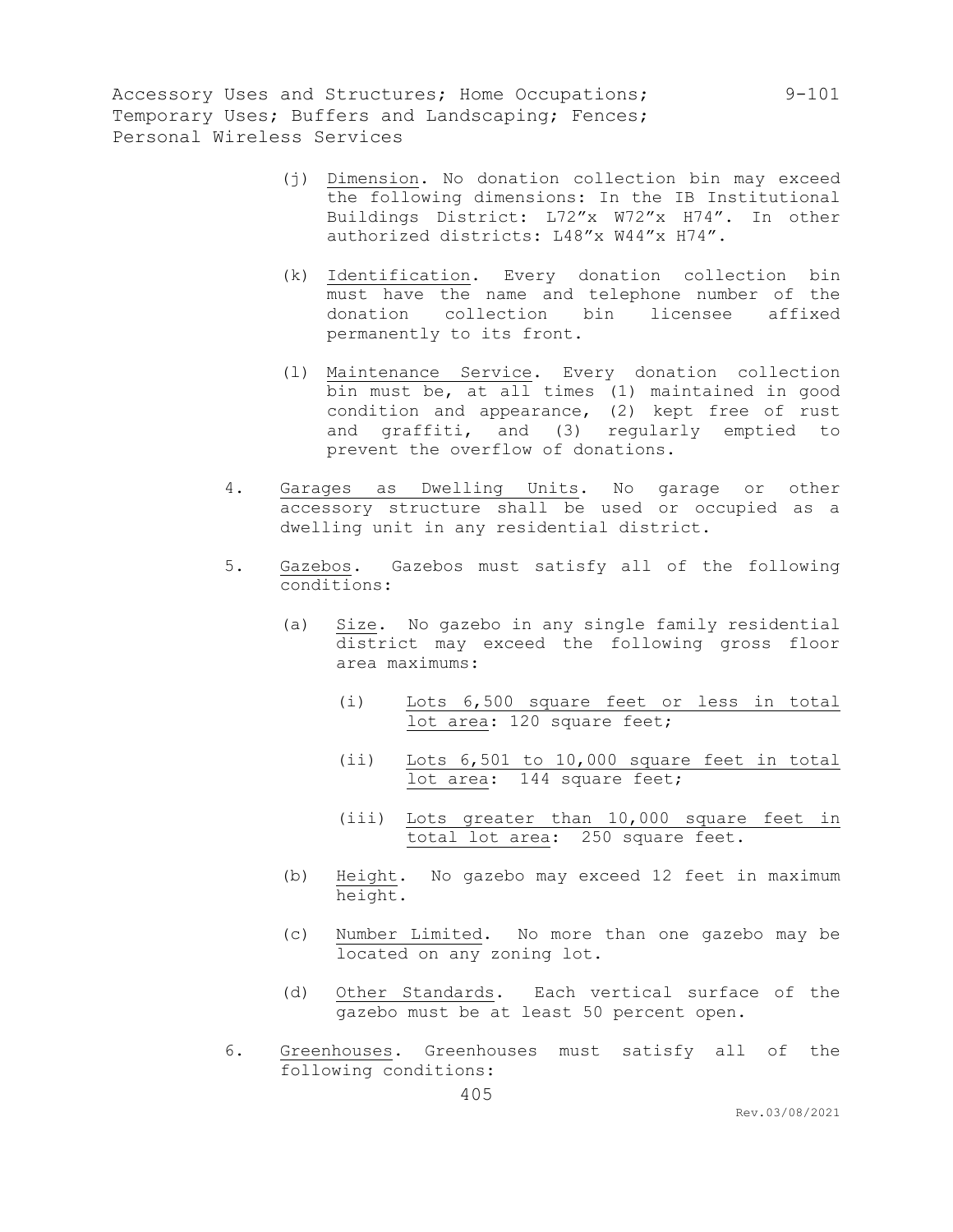- (a) Size. No greenhouse in any single family residential district may exceed the following gross floor area maximums:
	- (i) Lots 6,500 square feet or less in total lot area: 120 square feet;
	- (ii) Lots 6,501 to 10,000 square feet in total lot area: 144 square feet;
	- (iii) Lots 10,001 to 15,000 in total lot area: 250 square feet.
	- (iv) Lots greater than 15,000 square feet in total lot area: 400 square feet.
- (b) Height. No greenhouse may exceed 12 feet in maximum height.
- 7. Exterior Lighting. Any permitted accessory lighting fixtures shall be so designed, arranged, and operated as to prevent glare and direct rays of light from being cast onto any adjacent public or private property or street and so as not to produce excessive sky-reflected glare. Except for street lights, no exterior light in or adjacent to any residential district shall be so designed, arranged, or operated to produce an intensity of light exceeding one-half foot candle at any residential lot line.
- 8. Outdoor Kitchens. Outdoor kitchens must satisfy all of the following conditions:
	- (a) Height. No outdoor kitchen or any of its structures, including without limitation any awning, canopy, or other covering, may exceed eight feet in height, with the exception of a chimney or flue for a wood burning stove which in no event may exceed 15 feet in height.
	- (b) Setback from Lot Lines. Outdoor kitchens may be located no closer than (i) 10 feet from the rear lot line and (ii) a distance equal to 20 percent of the lot width from any side lot line.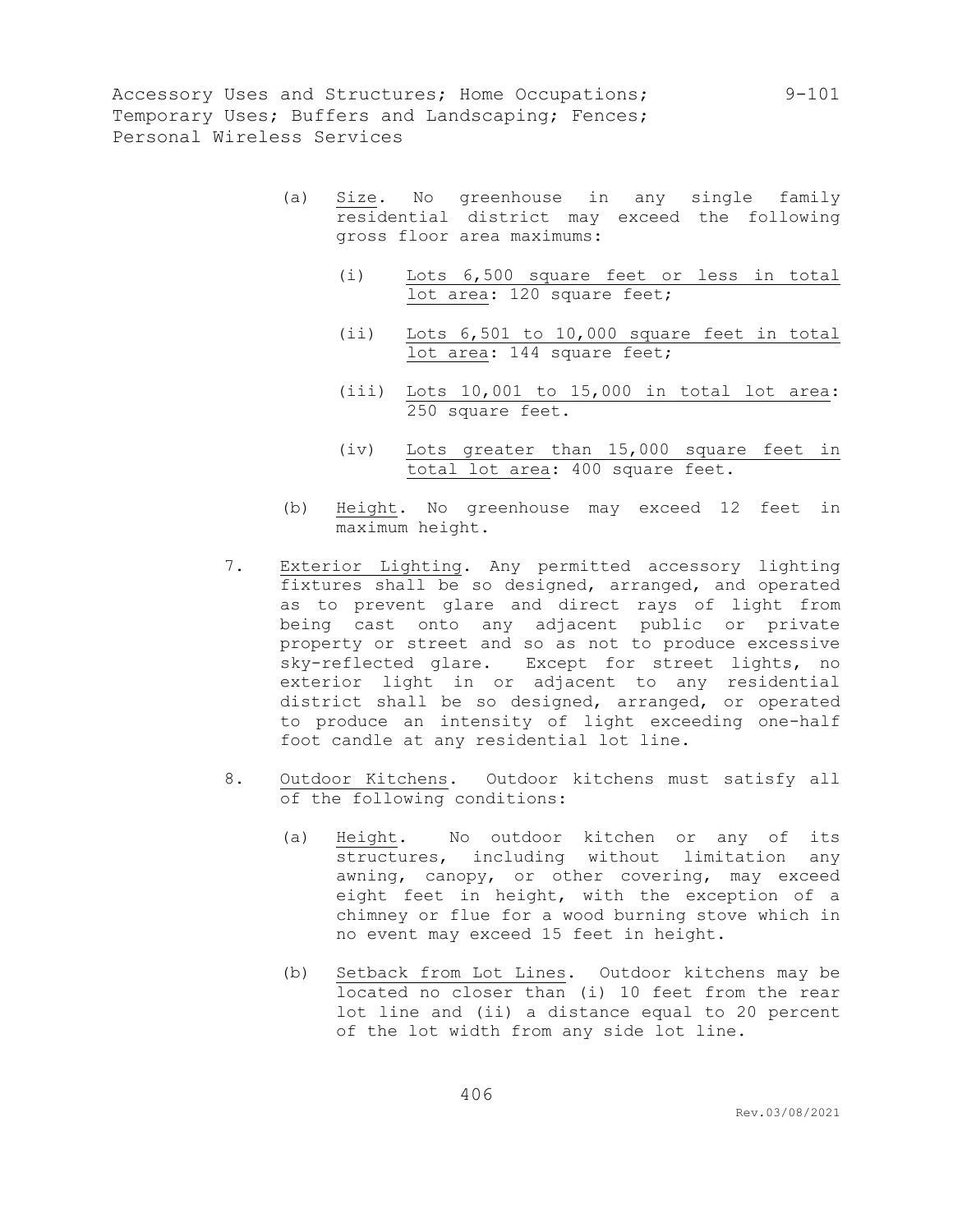- (c) Other Standards. Outdoor kitchens must comply with all standards in Chapter 98 of the La Grange Code of Ordinances.
- 9. Playhouses. A playhouse must satisfy all of the following conditions:
	- (a) Height. The maximum height of a playhouse is 10 feet above grade at any point.
	- (b) Location. A play house may not be located in any required yard except the rear yard.
	- (c) Separation from Principal Structure. A playhouse must be separated from the principal structure (house) by a minimum of 10 feet. A playhouse may not be physically connected to the principal structure.
	- (d) Habitation. A playhouse may not be constructed or used as a dwelling unit.
	- Playhouses are prohibited as a principal use everywhere within the Village.
- 10. Accessory Parking in Single Family Residential Districts. Parking lots shall not be permitted as an accessory use in any single family residential district.
- 11. Amateur Radio Facilities. Any antenna and antenna support that is capable of transmitting as well as receiving signals and is licensed by the Federal Communications Commission as an amateur radio facility must satisfy each of the following conditions:
	- (a) Number Limited. No more than one such antenna support structure with a surface area greater than 10 square feet or any single dimension exceeding 12 feet may be located on any zoning lot.
	- (b) Height Limited. No such antenna support structure shall, if ground mounted, exceed 75 feet in height or, if attached to a building pursuant to Subparagraph C11(c) of this Section, the height therein specified.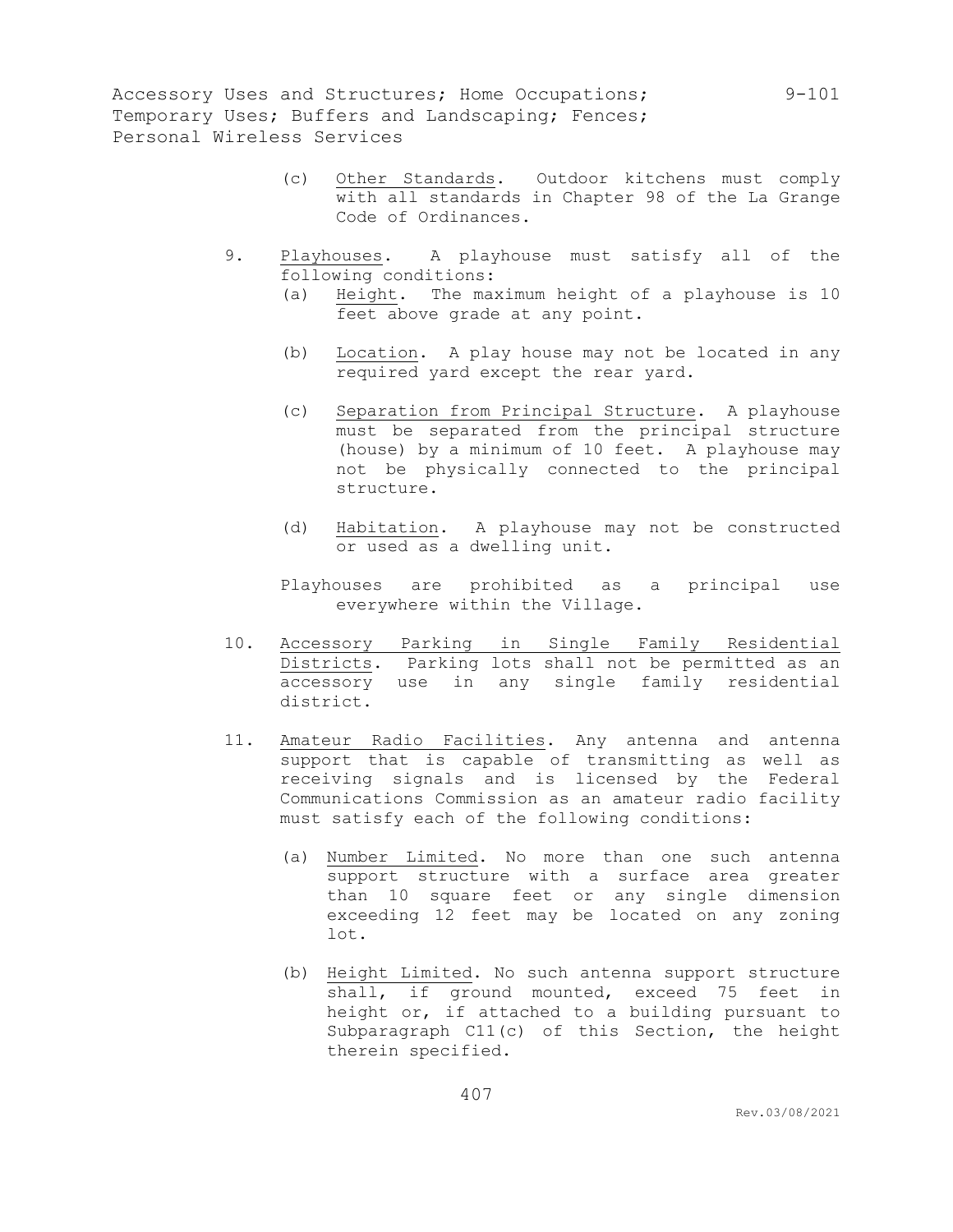- (c) Attachment to Buildings Limited. No such antenna or its support structure shall be attached to a principal or accessory structure unless all of the following conditions are satisfied:
	- (i) Height. The antenna and its support structure shall not extend more than 20 feet above the highest point of the building on which it is mounted.
	- (ii) Mounting. The antenna and its support structure shall not be attached to or mounted upon any building appurtenance, such as a chimney. The antenna and its support structure shall not be mounted or attached to the front of any principal building or to the side of any building facing a street, including any portion of the building roof facing any street. The antenna and its support structure shall be designed to withstand a wind force of 80 miles per hour without the use of supporting guy wires.
	- (iii) Grounding. The antenna and its support structure shall be bonded to a grounding rod.
	- (iv) Other Standards. The antenna support structure shall satisfy such other design and construction standards as the Building Commissioner reasonably determines are necessary to ensure safe construction and maintenance of the antenna and its support structure.
- (d) Setback from Street. No such antenna or its support structure shall be erected or maintained closer to any street than the wall of the principal building to which it is accessory that is nearest to such street.
- (e) Setbacks from Adjacent Buildings. No such antenna or its support structure shall be located in any required side yard or nearer than one-half the height of the antenna and support structure to any habitable building on any adjacent property.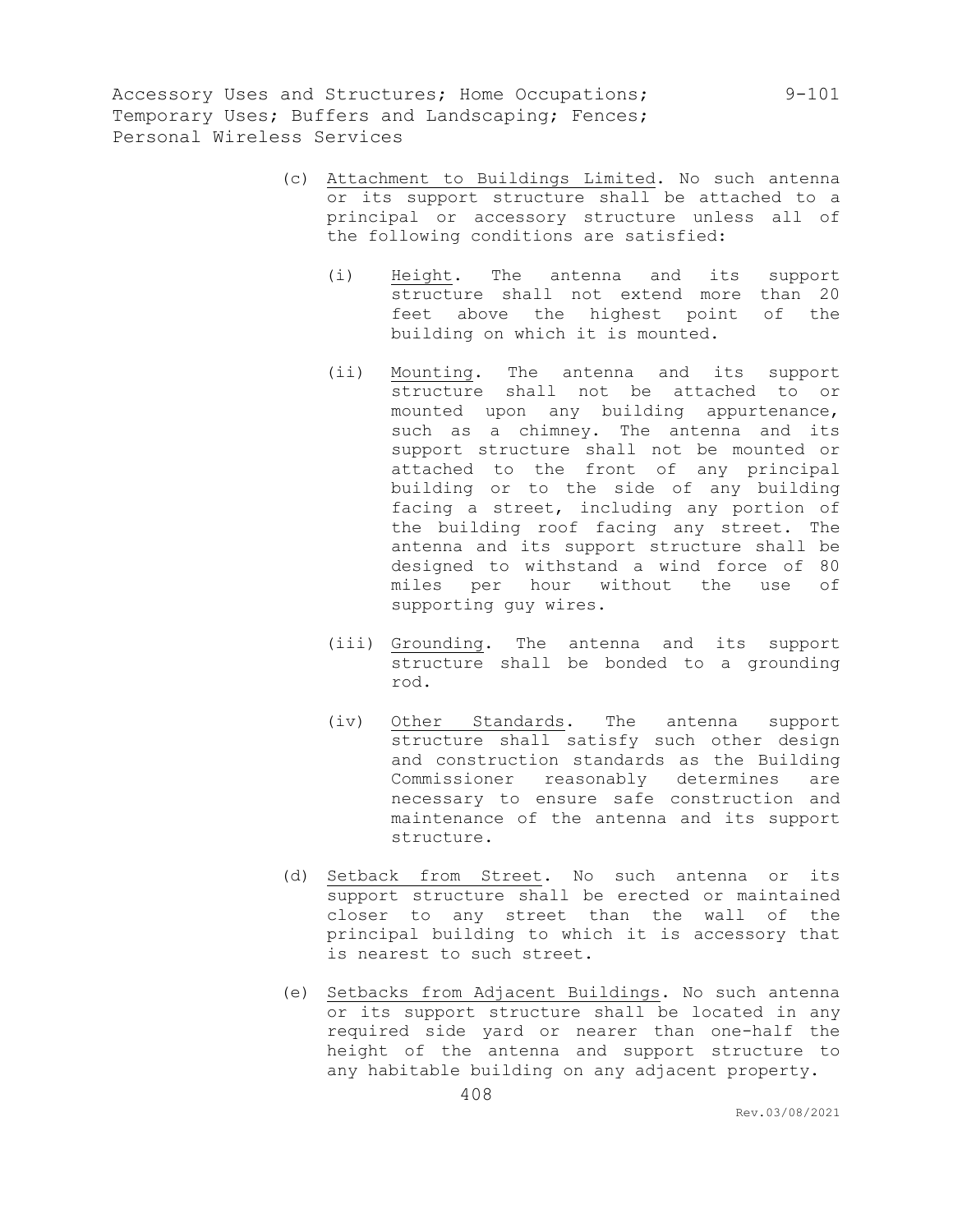- 12. Residential Recreational Facilities. Residential recreational facilities shall be limited to use by the occupants of the principal residential use and their guests. See Subsection 9-104E of this Code for landscaping and screening requirements applicable to such facilities.
- 13. Solar Energy Systems, Roof Mounted. Solar panels when mounted on the roof of a single family dwelling or accessory building must satisfy each of the following conditions:
	- (a) Each solar panel must be located so it does not reflect light onto abutting residential lots.
	- (b) A solar panel 1) may not extend more than six inches above the roof to which it is attached and 2) may not extend above the maximum height of the building to which it is attached.
	- (c) No solar panel may be mounted facing or within a 60-degree angle of the front lot line except, 1) if the front lot line is the most southerly lot line of the zoning lot or 2) if the solar panel or panels are located on an accessory building that is located within the rear 30 feet of the lot.
- 14. Storage. Except as otherwise expressly permitted by this Code, outdoor storage shall not be allowed as an accessory use. When so permitted, such storage shall be screened as required by Subsection 9-104D of this Code. The total gross floor area of all accessory storage structures, other than garages, on a lot shall not exceed 100 square feet in gross floor area if accessory to a residential use nor 10 percent of either the floor area or the volume of the principal structure if accessory to any other type of principal structure.
- 15. Off Street Storage of Vehicles in Residential Districts. The following provisions shall govern the off street storage of all vehicles in all residential districts: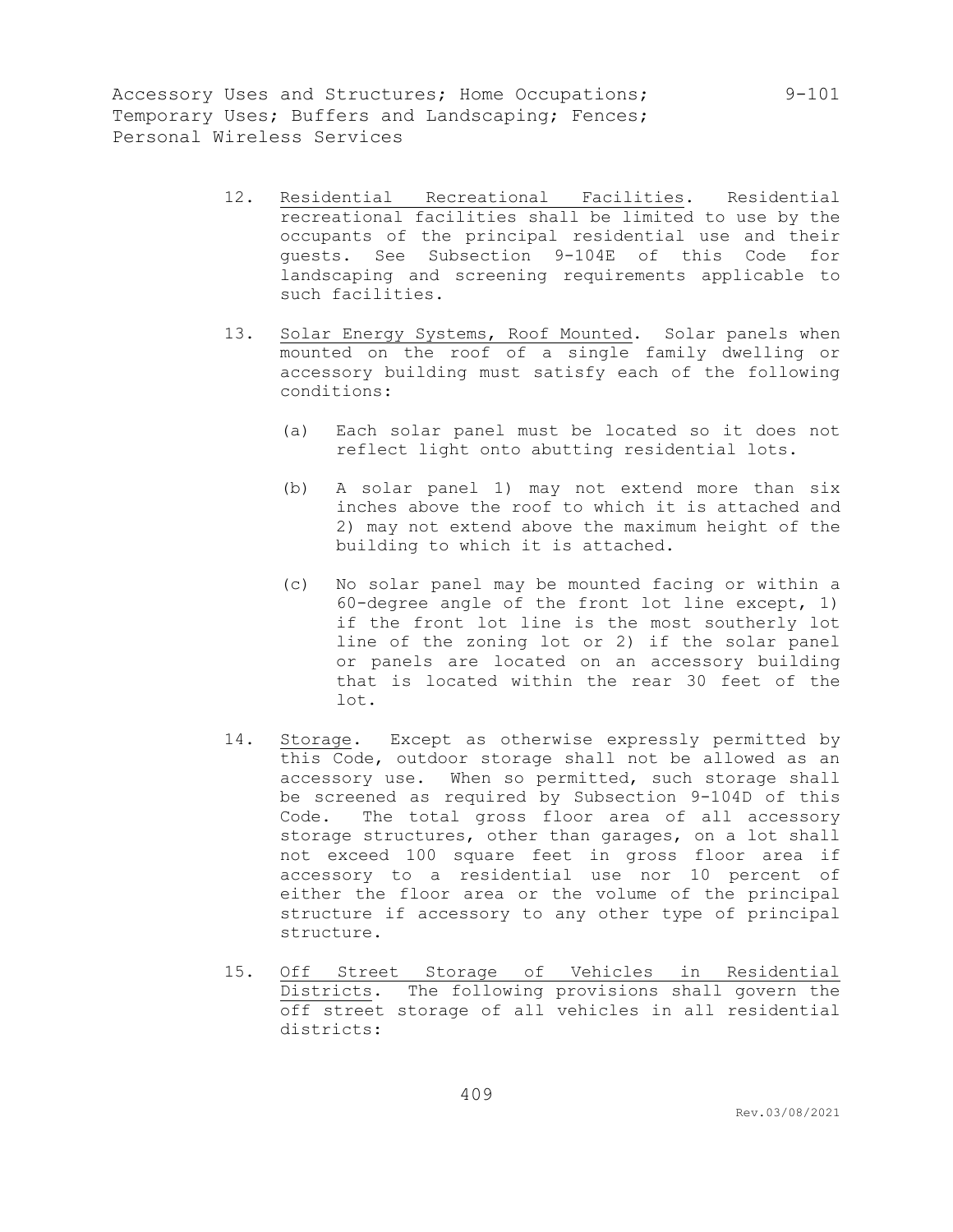- (a) Storage Defined. For purposes of this Paragraph, the term storage shall mean the parking of a vehicle for a continuous period of longer than eight hours.
- (b) Classification of Vehicles. For purposes of this Code, vehicles shall be classified as follows according to size, regardless of the use to which the vehicle is put or intended or designed to serve and regardless of any other classification system made applicable to vehicles by any other governmental body:
	- (i) Class I Vehicle: A vehicle, other than a recreational vehicle, that does not exceed 20 feet in length, seven feet in width, or eight feet in height.
	- (ii) Class II Vehicle: A vehicle that is not a Class I vehicle and that does not exceed 23 feet in length, eight feet in width, or 10 feet in height and that, if used in commerce, does not exceed 8,000 pounds in gross weight, including vehicle and maximum load.
	- (iii) Class III Vehicle: A vehicle that is neither a Class I vehicle nor a Class II vehicle.
- (c) Storage of Vehicles in Garages: Any number of Class I, Class II, or Class III vehicles may be stored in a garage in a residential district provided (1) that said garage complies with all applicable provisions of this Code, and (2) that Class III vehicles shall be stored only in a completely enclosed garage, and (3) that the door openings on a front-loading garage that is not a detached garage shall not exceed a total width of 18 feet on any lot zoned in a single family residential district that is 50 feet or less in lot width, and (4) no detached garage in any single family residential district shall exceed the following gross floor area maximums:
	- (i) Lots 6,500 square feet or less in total lot area: 484 square feet;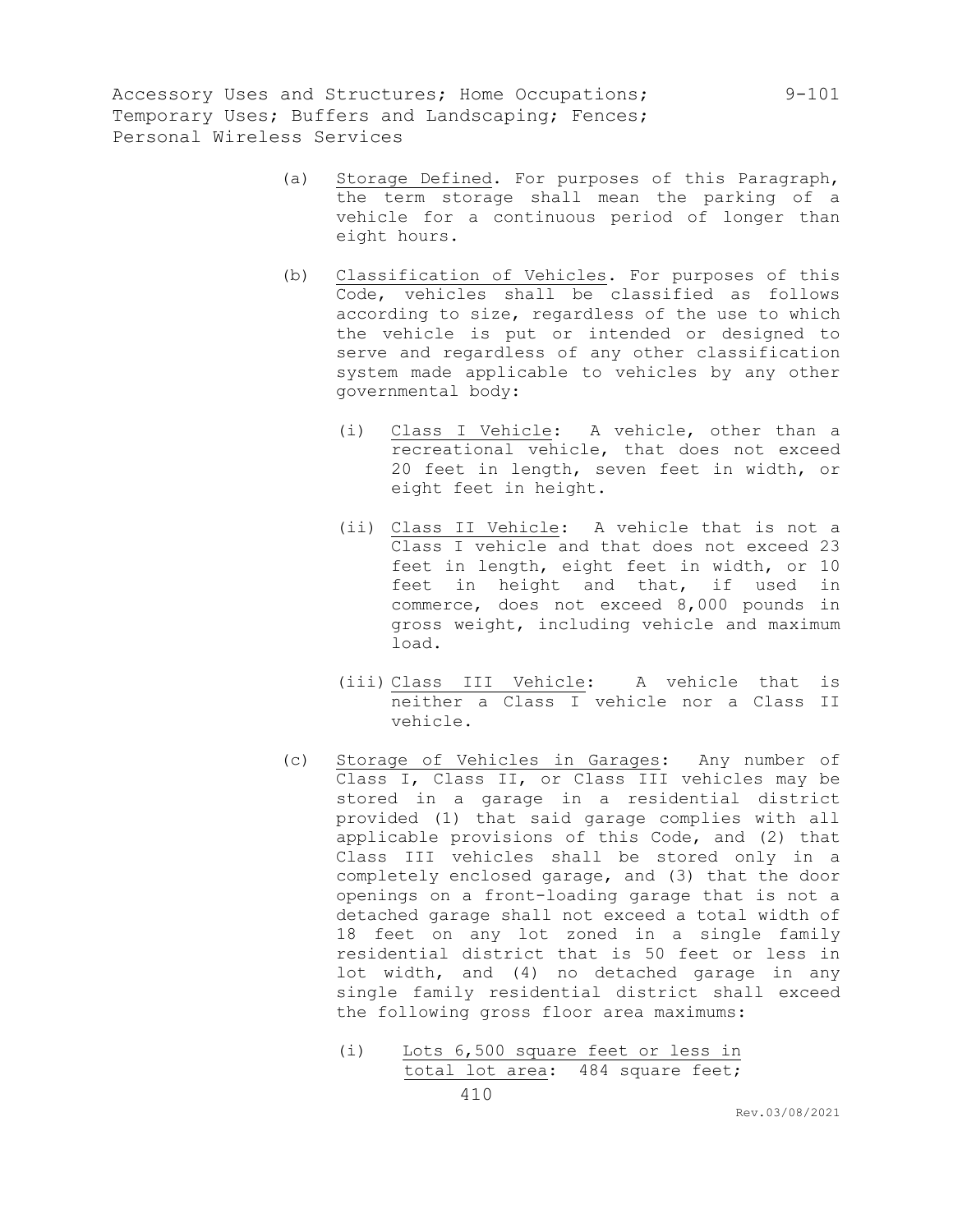- (ii) Lots 6,501 to 10,000 square feet in total lot area: 600 square feet;
- (iii) Lots greater than 10,000 square feet in total lot area: 660 square feet.

No more than one garage, whether detached or attached to the principle structure on the lot, shall be permitted on any lot in a residential district.

- (d) Storage of Vehicles in Parking Lots. Any number of Class I or Class II vehicles may be stored in lawfully existing parking lots in any district in which multiple family dwellings are permitted as of right or by special use permit; provided, however, that no vehicle shall be stored so as to reduce the availability of off street parking spaces below the minimum number of spaces required pursuant to Subsection 10-101F of this Code. No Class III vehicle shall be stored in any parking area or lot in a residential district. For purposes of this Subparagraph, a common parking area provided pursuant to Subparagraph 10-101B2 (b) of this Code shall be treated as a parking lot.
- (e) Storage of Vehicles in Parking Areas.
	- (i) Maximum Number Permitted. The maximum number of vehicles permitted to be stored in all parking areas on any lot in a single family residential district at any one time shall be as follows:
		- (A) Total Vehicles: four
		- (B) Class I Vehicles: four
		- (C) Class II Vehicles: one
		- (D) Class III Vehicles: none
	- (ii) Location on Lot. Vehicles may be stored in parking areas only in compliance with the provisions of Subparagraph C4 (f) of this Section and only in the following locations on a lot in a residential district: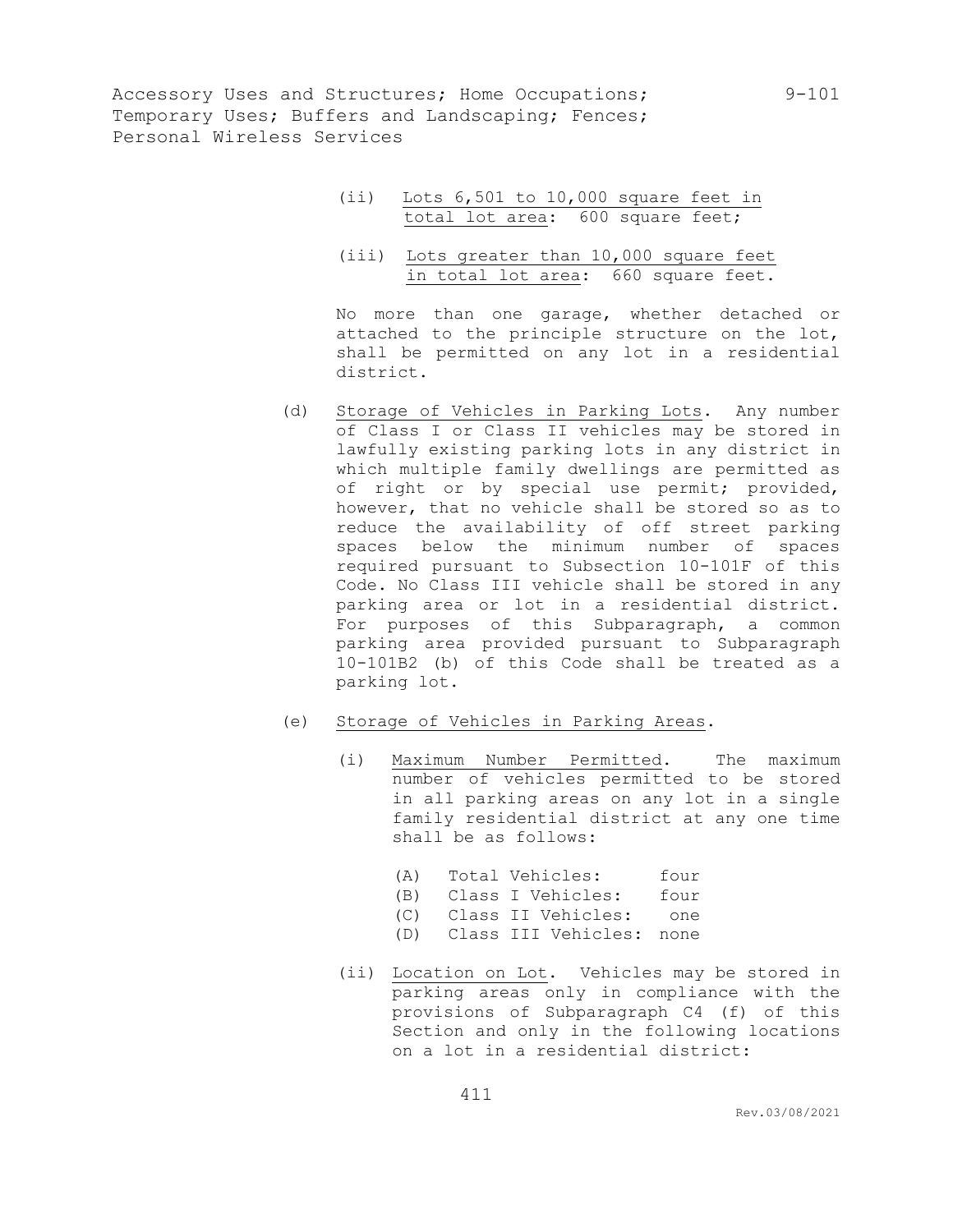- (A) Class I Vehicle: Anywhere on the lot except in any required front or side yard.
- (B) Class II Vehicle: Anywhere on the lot except in any required front or side yard.
- (C) Class III Vehicle: Nowhere on the lot.
- (f) General Regulations and Standards: The following standards and regulations shall apply to the storage of vehicles in parking lots and parking areas on a lot in a residential district:
	- (i) Distance from Lot Line, Public Sidewalk. No Class II vehicle shall be stored within three feet of any lot line or any vehicular or pedestrian right-of-way.
	- (ii) Surface. No motorized vehicle shall be stored except on an all weather, durable, and dustless pavers or asphaltic or cement pavement surface.
	- (iii) Screening. See Section 9-104 of this Code for landscaping and screening requirements applicable to the storage of Class II vehicles on a lot in a residential district.
	- (iv) Permanent Location Prohibited. No vehicle shall have its wheels removed or be affixed to the ground so as to prevent its ready removal.
	- (v) Residential Use Prohibited. No vehicle shall be used for living, sleeping, or housekeeping purposes.
	- (vi) Utility Hookups. No vehicle shall be connected to any public utility except for required servicing.
	- (vii) Unsafe Conditions. No vehicle shall be parked or stored so as to create a dangerous or unsafe condition. The ground under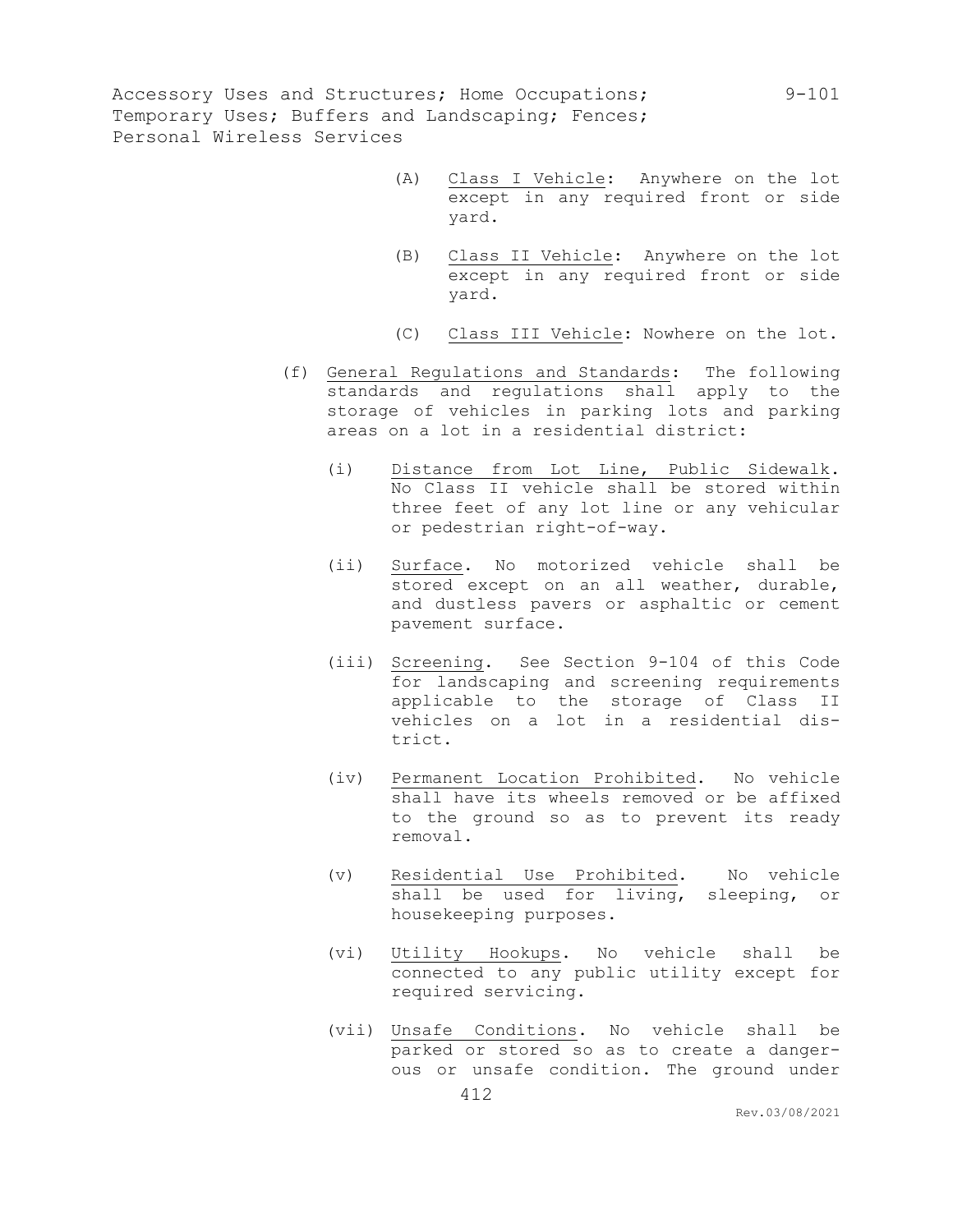> or surrounding the location wherein a vehicle is stored shall be free of noxious weeds, debris, and combustible material.

- (viii) Commercial Identification Prohibited. No vehicle with any exterior marking in excess of two square foot in area, measured as provided in Subsection 11-105L of this Code, identifying or advertising a commercial enterprise shall be stored in any parking area on any lot in a residential district.
- (g) Inoperable Vehicles. No vehicle incapable of being driven or used for the purpose or use for which it was designed, other than a vehicle awaiting timely repair at an automotive repair shop, gasoline service station, or new or used car dealer, shall be stored in any parking lot or parking area.
- (h) Temporary Storage. Notwithstanding any other provision of this Paragraph C4, any vehicle may be stored at any location on a lot in a residential district except any required front yard for a temporary period not to exceed 48 hours; provided, however, that, unless authorized by the Village Manager based on special circumstances, no more than one such temporary period shall occur in any 30-day period. No Certificate of Zoning Compliance shall be required for such temporary storage.
- 16. Tree houses. A tree house is authorized as an accessory use only if all of the following standards are met:
	- (a) Support. No tree house may be supported in any way directly by the ground.
	- (b) Location. A tree house may not be located in any required yard except the rear yard.
	- (c) Habitation. A tree house may not be constructed or used as a dwelling unit.

Rev.03/08/2021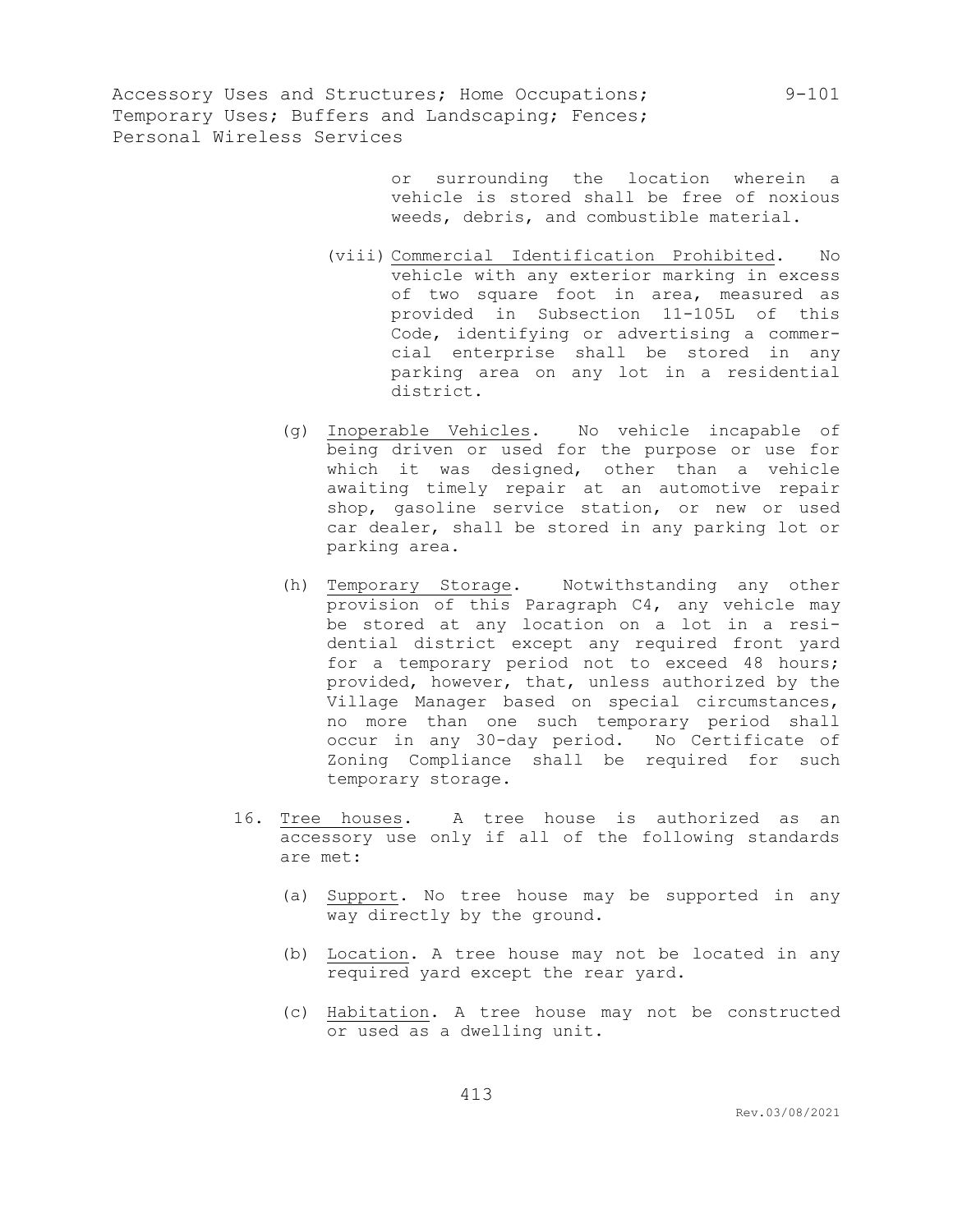- (d) Tree houses are prohibited as a principal use everywhere within the Village.
- 17. Uses Subject to Special Restrictions. When the district regulations of this Code require compliance with any procedures or standards with respect to a specific use, such use shall not be established as an accessory use except in compliance with those procedures and standards.
- D. Use, Bulk, Space, and Yard Regulations. Except as expressly provided otherwise in this Section, every accessory use and structure shall comply with the use, bulk, space, and yard regulations made applicable to them by the regulations of the district in which they are located.
- E. Use Limitation. No accessory use or structure shall be constructed, established, or maintained on any lot prior to the substantial completion of construction of the principal structure to which it is accessory.

### 9-102 HOME OCCUPATIONS

- A. Authorization. Subject to the limitations of this Section 9-102, any home occupation that is customarily incidental to the principal use of a building as a dwelling shall be permitted in any dwelling unit.
- B. Definition. A home occupation is a business, profession, occupation, or trade that:
	- 1. Is conducted for gain or support by a full-time occupant of a dwelling unit; and
	- 2. Is incidental and secondary to the use of such dwelling unit for dwelling purposes; and
	- 3. Does not change the essential residential character of such dwelling unit.
- C. Certificate of Zoning Compliance Required. No home occupation shall be established or maintained unless a Certificate of Zoning Compliance shall have first been issued in accordance with the provisions of Section 14-201 of this Code.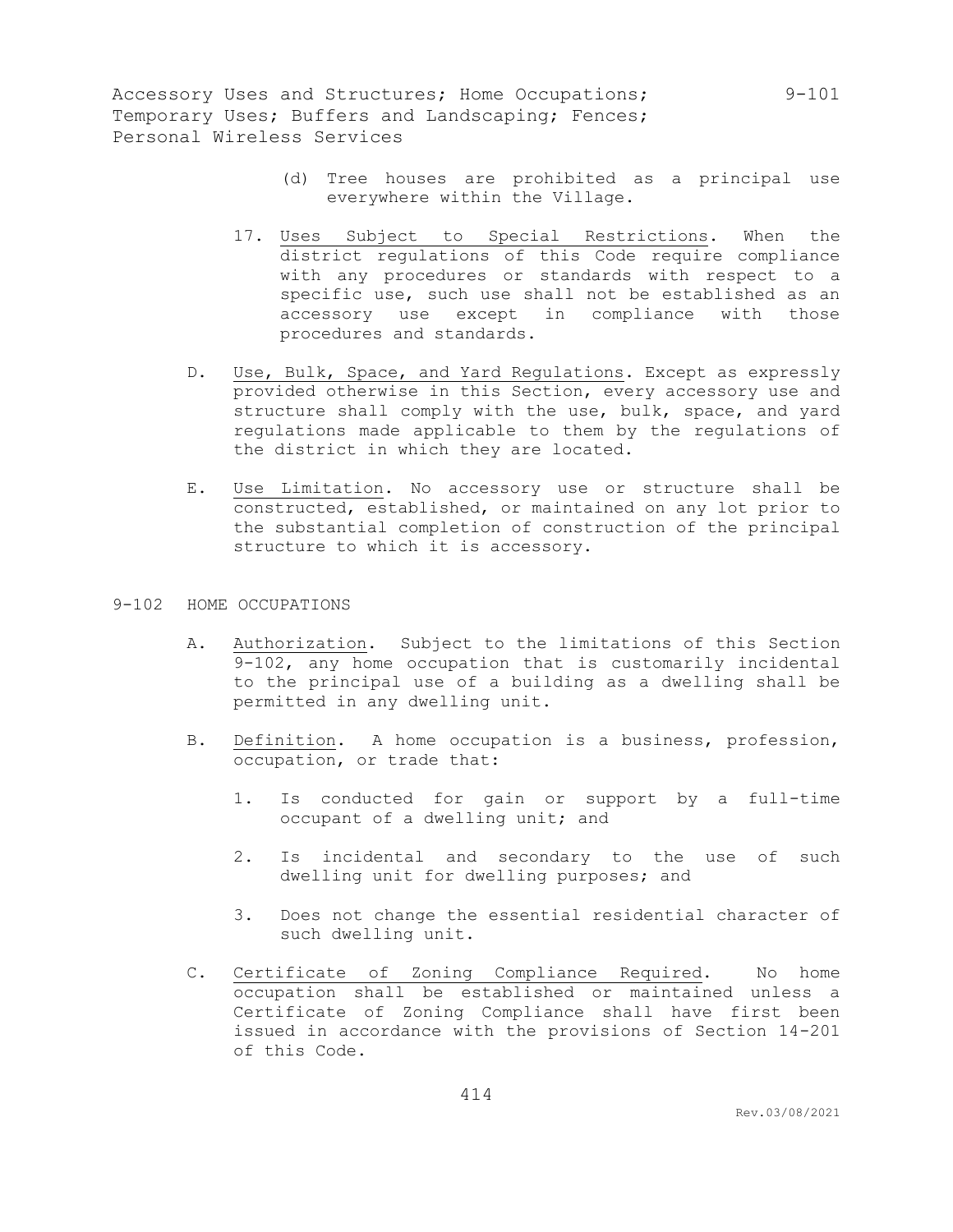- D. Use Limitations.
	- 1. General Limitations. Every home occupation shall comply with the use limitations applicable in the district in which it is located.
	- 2. Employee Limitations.
		- (a) The entrepreneur of every home occupation shall be domiciled in the dwelling unit where such occupation is conducted.
		- (b) No more than one person who is not domiciled in the dwelling unit where a home occupation is conducted shall be employed in connection with, or otherwise participate in the operation of, such occupation. This limitation shall not apply to employees who do not work at the dwelling unit devoted to such occupation.
	- 3. Structural Limitations.
		- (a) No alteration of any kind shall be made to the dwelling unit where a home occupation is conducted that would change its residential character as a dwelling unit, including the enlargement of public utility services beyond that customarily required for residential use.
		- (b) No separate entrance shall be provided in connection with the conduct of any home occupation.
	- 4. Operational Limitations.
		- (a) Except for the operation of a day care home, every home occupation shall be conducted wholly within a principal dwelling unit or permitted accessory structure.
		- (b) Except for the operation of a day care home, no more than a total of 600 square feet of floor area (exclusive of garage floor area devoted to permissible parking of vehicle used in connection with the home occupation) of any dwelling unit or any permitted accessory structure shall be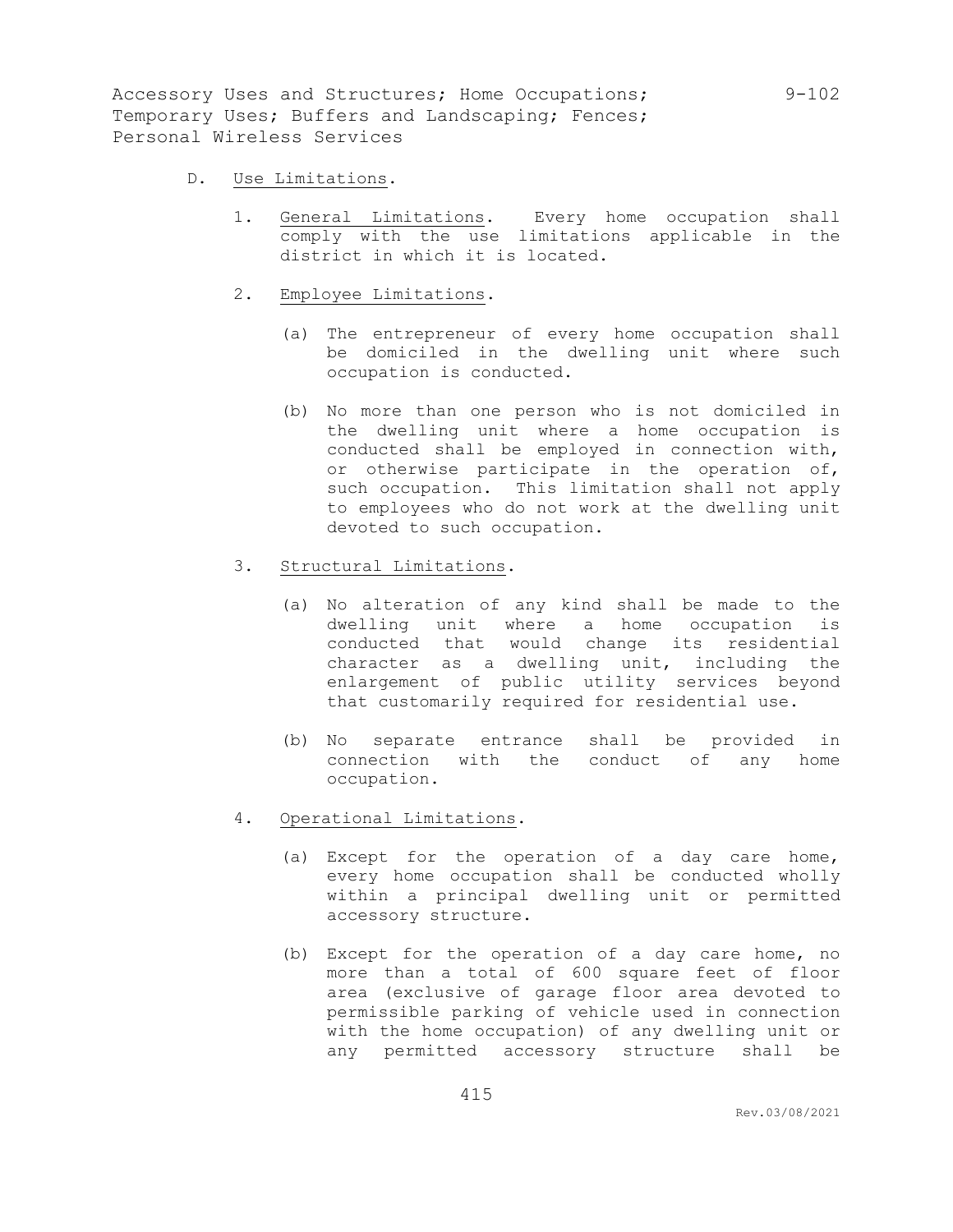> specially designed and set aside exclusively for the conduct of a home occupation.

- (c) Stock in trade shall not be routinely displayed or sold on the premises of any home occupation.
- (d) No routine attendance of patients, clients, subcontractors, or employees associated with any home occupation shall be allowed at the premises of the home occupation except that attendance of up to eight children at any one time may be allowed at a day care home operated as a home occupation and that the attendance of up to two persons at any one time may be allowed for the purpose of receiving private instruction in any subject or skill. "Routine attendance" means that the conduct of the home occupation requires non-domiciled persons to visit the premises of the home occupation as part of the regular conduct of the occupation, without regard to the number, frequency, or duration of such visits.
- (e) No mechanical, electrical, or other equipment that produces noise, electrical or magnetic interference, vibration, heat, glare, emissions, odor, or radiation outside the dwelling unit that is greater or more frequent than that typical of equipment used in connection with residential occupancy shall be used in connection with any home occupation.
- (f) No outdoor storage shall be allowed in connection with any home occupation.
- (g) No refuse in excess of the amount allowable for regular residential pick-up shall be generated by any home occupation.
- (h) Vehicles used in connection with any home occupation shall be subject to the requirements of Paragraph 9-101C4 of this Code.
- 5. Hours of Operation. No day care home shall accept the attendance of children except between the hours of 6:00 a.m. and 9:00 p.m.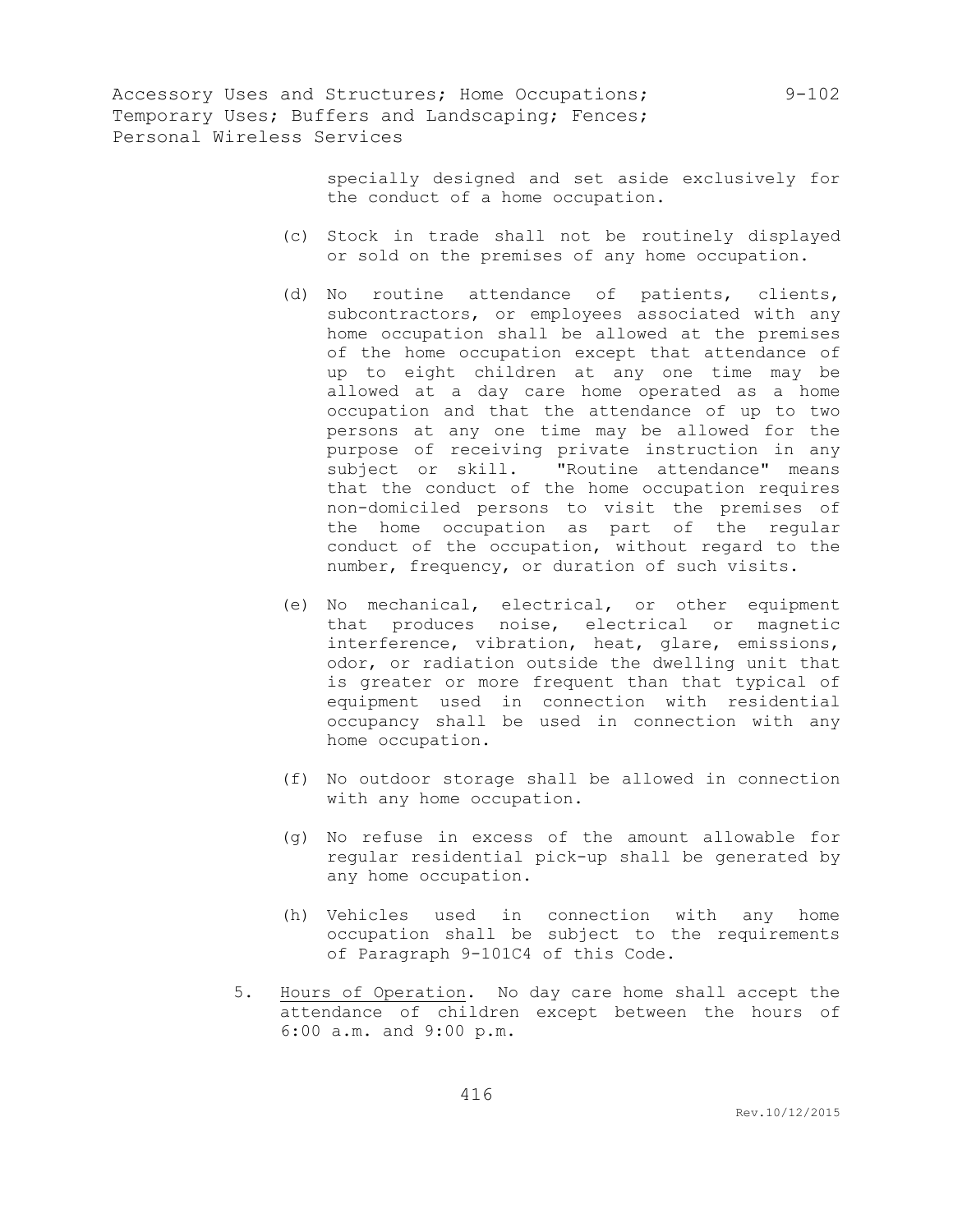- 6. Signage and Visibility.
	- (a) No sign shall advertise the presence or conduct of a home occupation.
	- (b) No home occupation shall be in any manner visible or apparent from any public or private street.
- 7. Traffic Limitations. No home occupation shall generate more traffic than is typical of residences in the area.
- 8. Nuisance Causing Activities. In addition to the foregoing specific limitations, no home occupation shall cause any nuisance or be noxious, offensive, or hazardous.
- 9. Licensing Requirements. Every home occupation shall be subject to applicable business licensing and inspection requirements, and shall comply with all applicable State and local laws and regulations, including licensing and permitting requirements.

#### 9-103 TEMPORARY USES

- A. Authorization. Subject to the limitations of this Section, temporary uses as hereinafter specified are permitted in the zoning districts hereinafter specified.
- B. Definition. A temporary use is a use that:
	- 1. Is established for a fixed period of time with the intent to discontinue such use upon the expiration of such time; and
	- 2. Does not involve the construction or alteration of any permanent structure.
- C. Permitted Temporary Uses. Subject to the specific regulations and time limits that follow and to the other applicable regulations of the district in which the use is permitted, the following temporary uses and no others are permitted in the zoning districts herein specified:
	- 1. House, Apartment, Garage, and Yard Sales: In any residential district, but only when limited to the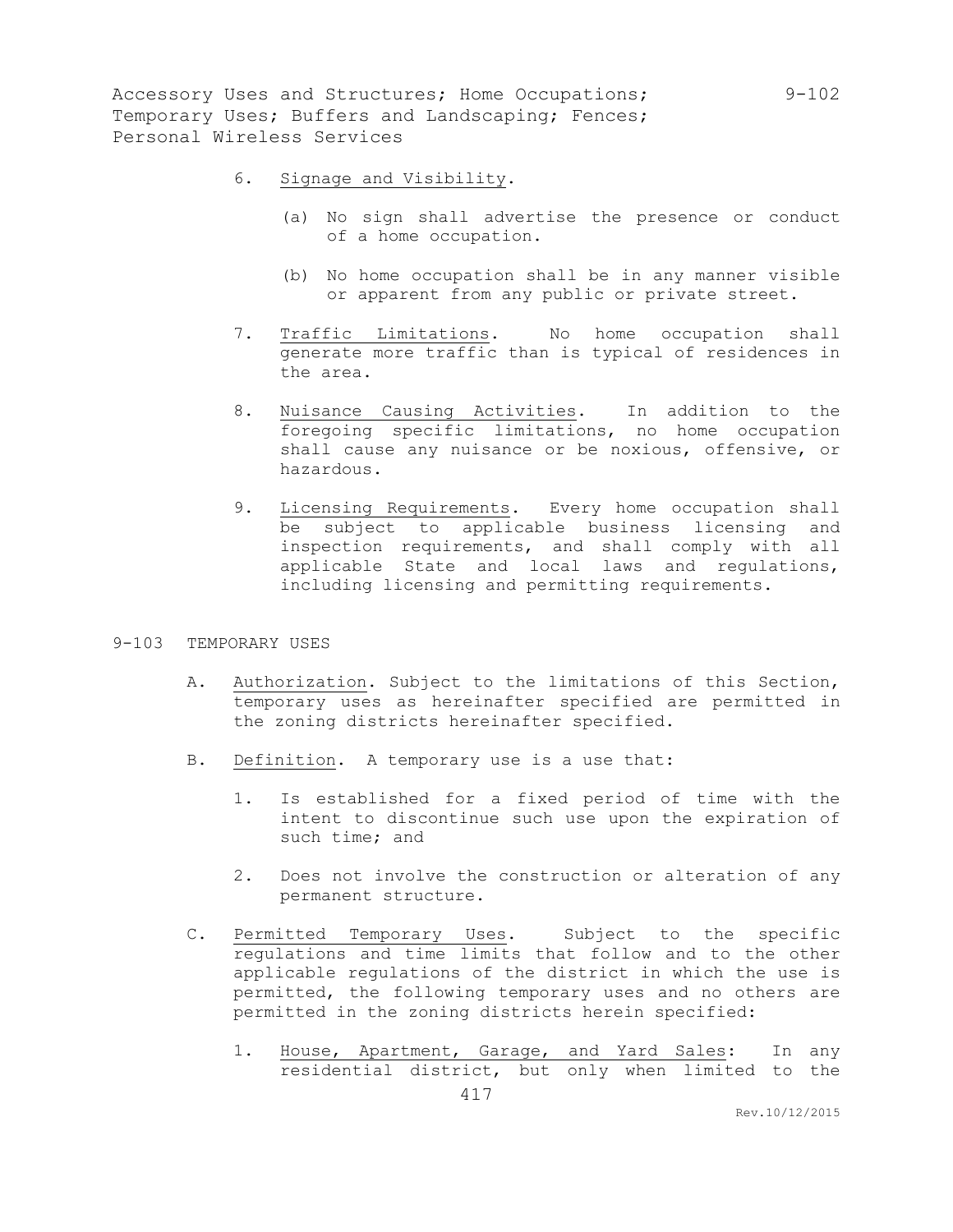> personal possessions of the owner-occupant of the dwelling unit at which such sale is being conducted. Such use shall be limited to a period not to exceed three consecutive days, and no more than one such sale shall be conducted from the same residence in any 12 month period.

- 2. Indoor and Outdoor Art, Craft, and Plant Shows, Exhibits, and Sales: In any commercial, office, health services, open space, or institutional building district; provided, however, that any such use shall require the specific prior approval of the Village Manager on the basis of the adequacy of the parcel size, parking provisions, and traffic access and the absence of undue adverse impact on other properties. Every such sale shall be limited to a period not to exceed three days.
- 3. Farm Product Sales: In any commercial, office, or industrial district, but only in compliance with the following conditions:
	- (a) Seller Produced Goods Only. No product may be exhibited or offered for sale except those products grown or produced by the person offering them for sale.
	- (b) Number and Duration of Sales Limited. Not more than one such farm product sale shall be conducted on the same premises in any 7-day period. Every such sale shall be limited to a period not to exceed eight consecutive hours.
- 4. Christmas Tree Sales: In any commercial or industrial district; and, when conducted by a not-for-profit religious, philanthropic, or civic group or organization on property owned or leased by such group or organization, in any office, health services, open space, or institutional building district; provided, however, any such use shall require the specific prior approval of the Village Manager on the basis of the adequacy of the parcel size, parking provisions, and traffic access and the absence of undue adverse impact on other properties. Such use shall be limited to a period not to exceed 45 days. Display of Christmas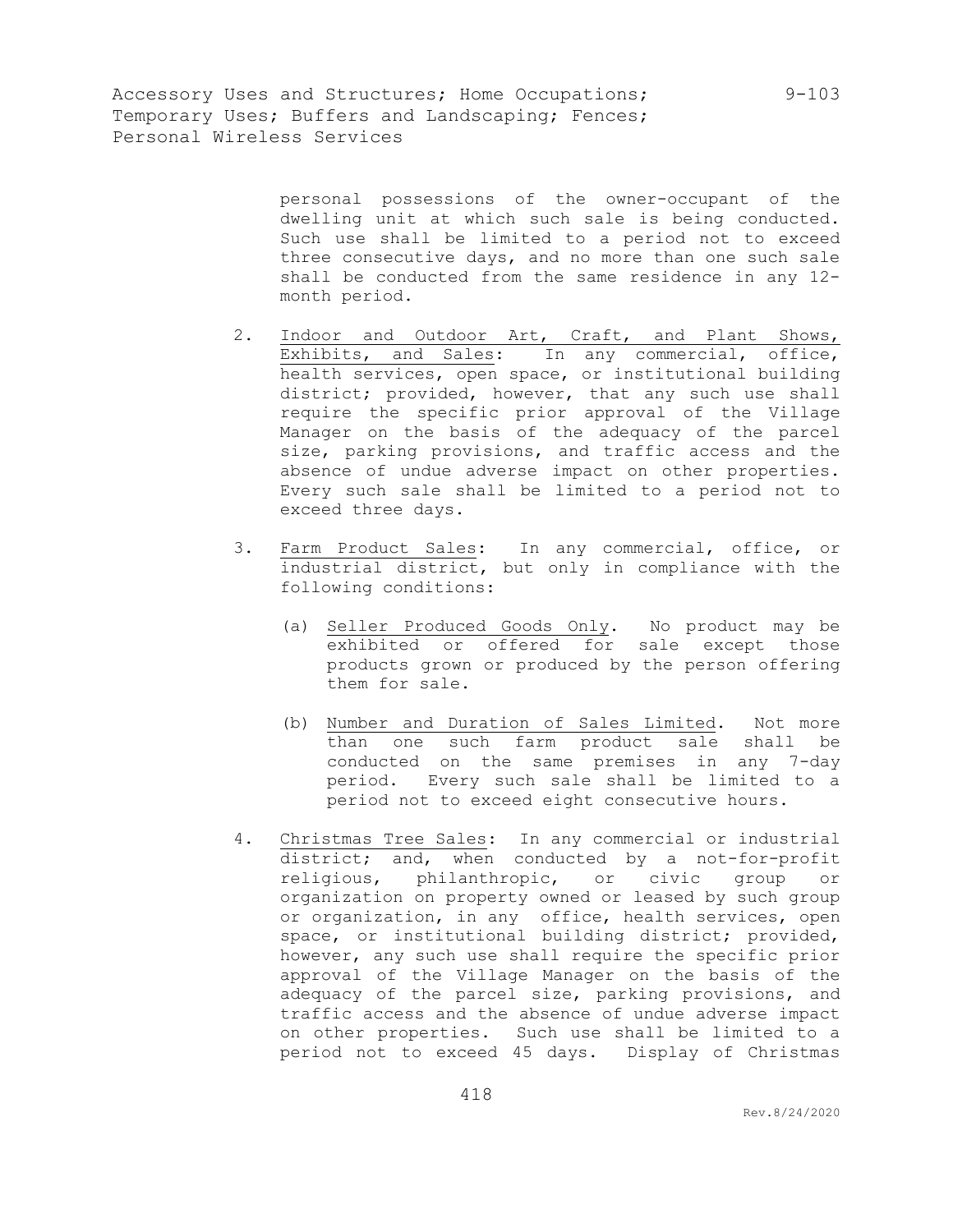trees need not comply with the yard requirements of this Code.

- 5. Contractors' Offices and Equipment Sheds: In any district when accessory to a construction project. No such use shall contain any sleeping or cooking accommodations. Such use shall be limited to a period not to exceed the duration of the active construction phase of such project.
- 6. Real Estate Offices, Including Model Units: In any district when accessory to a new development. No such use shall contain any sleeping or cooking accommodations unless located in a model dwelling unit. Such use shall be limited to the period of the active selling or leasing of units or space in such development and to activities related to the development in which such office is located. No such office shall be used as the general office or headquarters of any firm.
- 7. Carnivals and Circuses: In any district, but only when sponsored by a not-for-profit religious, philanthropic, or civic group or organization; provided, however, that any such use shall require the specific prior approval of the Village Manager on the basis of the adequacy of the parcel size, parking provisions, and traffic access and the absence of undue adverse impact, including noise, on other properties. Such use shall be limited to a period not to exceed two days in any R-1, R-2, R-3, R-4, R-5, or R-6 District or on any lot abutting any one of these districts or 10 days on any other lot. No such use shall be permitted to operate after 11:00 p.m. or such earlier time established by the Village Manager. Such use need not comply with the yard requirements of this Code except that structures or equipment that might block the view of operators of motor vehicles on any public or private street shall not be located within the sight triangle defined in Subsection 16-102S of this Code. Such use need not comply with the maximum height requirements of this Code. The concessionaire responsible for the operation of any such carnival or circus shall: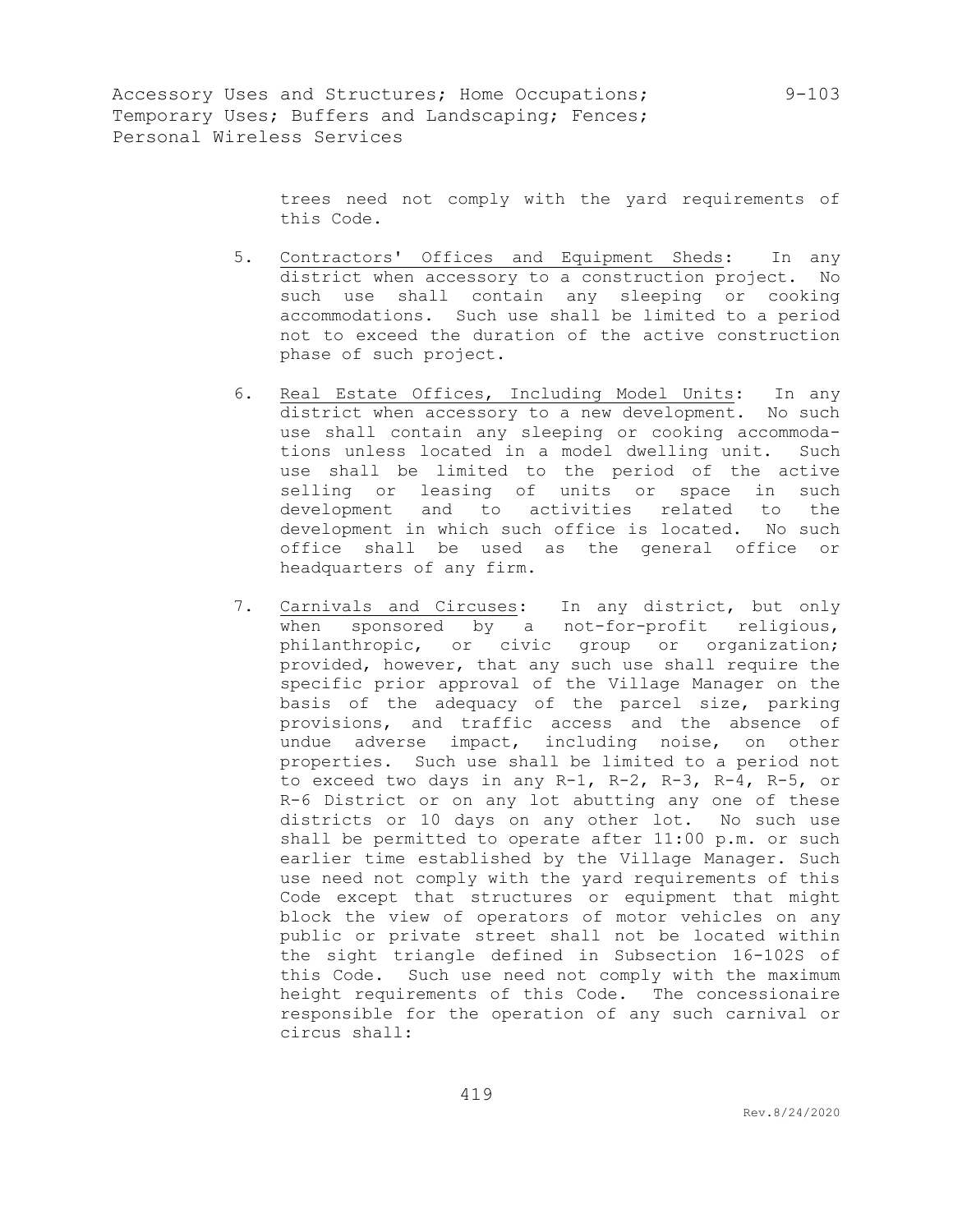- (a) Submit in advance of the event date a site layout displaying adequate ingress and egress routes for emergency vehicles and no dead-end aisles; and
- (b) Provide fire extinguishers of a type and at site locations approved by the Village Manager; and
- (c) Provide and service metal refuse containers in the number and locations required by the Village Manager; and
- (d) Provide for a thorough clean-up of the site upon termination of the event; and
- (e) Upon written notice from the Village Manager, immediately terminate the use of any amusement device or structure found by the Manager to pose a threat to the public safety.
- 8. Sales of Overstock, Seconds, and Similar Goods in Districts where not a Permitted Use: In the C-1 Central Commercial District when accessory to any use permitted or specially permitted in that district, but only in compliance with the following conditions:
	- (a) Existing Inventory Only. No products shall be sold except such products as are sold in the normal course of business of the principal use operated on the zoning lot in question. No products shall be brought in from other sources for purposes of the temporary sale.
	- (b) No Outdoor Sales. Except as provided in Paragraph 9 of this Subsection below, any area in which such a temporary retail use takes place, including the sale and display of products, shall be fully enclosed.
	- (c) Number and Duration of Sales Limited. Not more than four such temporary sales shall be conducted on the same premises in any calendar year, nor more than one such sale in any calendar quarter. In each calendar year, one such sale may be for a period of not more than nine successive days which must include two weekends; the remaining sales allowed in such year shall be limited to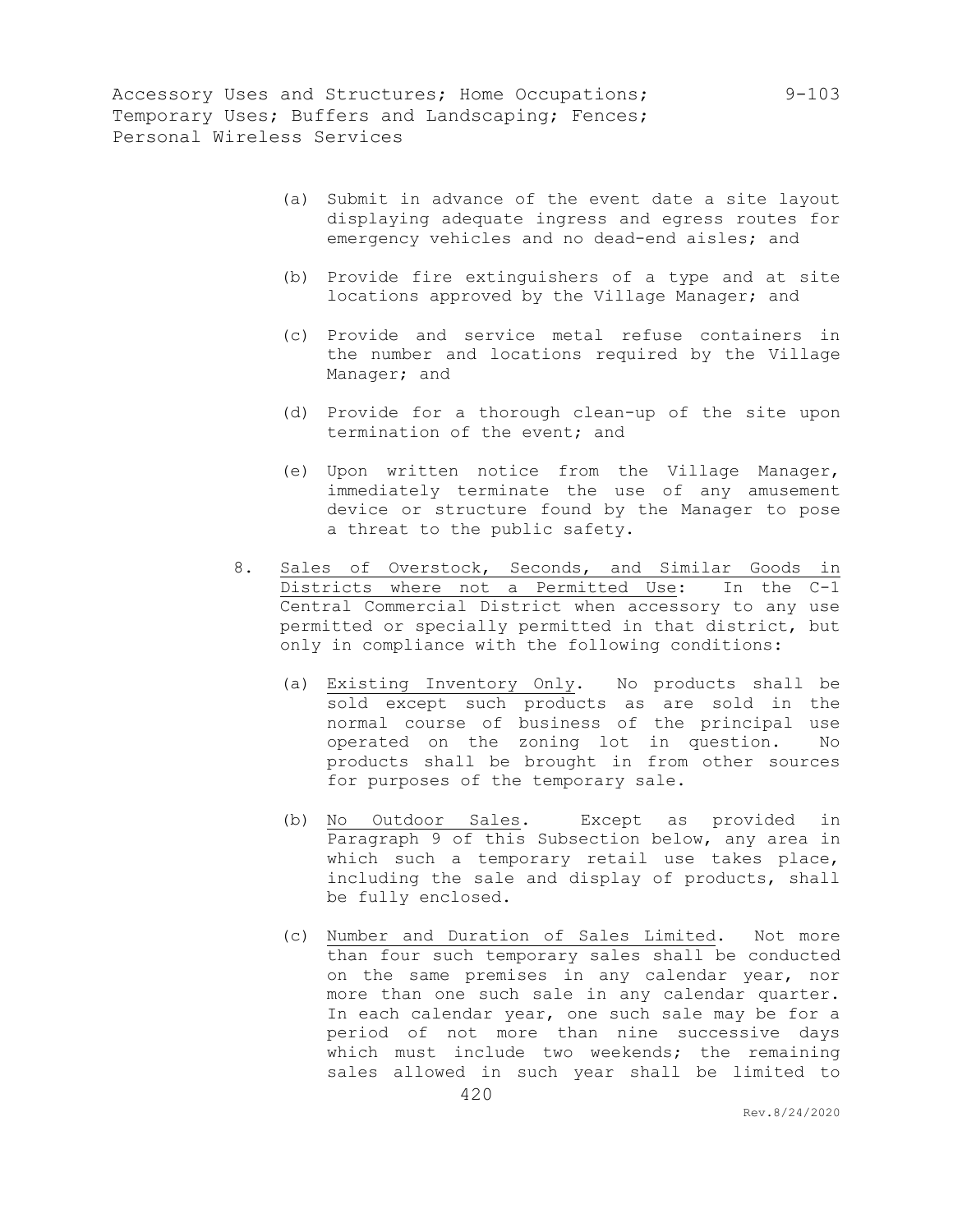> weekend periods (Saturday, Sunday, and holiday if applicable).

- 9. Sidewalk Sales. In the C-1 Central Commercial, the C-2 Limited Service Commercial, and the C-3 General Service Commercial Districts when organized as an area-wide sidewalk sale with all merchants on all abutting lots zoned in the C-1, C-2, or C-3 Districts, but no more than four such sales in any 12-month period and no sale may be for a period in excess of two successive days.
- 10. Tents: In any district, in connection with any permitted, accessory, temporary, or special use. No tent shall be allowed to remain for a period of more than two days longer than the period during which the use with which it is associated is allowed to remain or, in the absence of any such period, 10 days. Unless waived in writing by the Village Manager, every tent shall comply with the bulk, yard, and space requirements applicable to accessory uses pursuant to Subsection 9-101D of this Code.
- 11. Civic Uses of Public Property: In any open space or institutional buildings district, any civic use of any public building or property when authorized by the governmental agency owning or controlling such property; provided, however, that no such use shall impose an undue adverse effect on neighboring streets or property.
- 12. Campaign Office: In any commercial or office district, subject to the conditions that no such office shall be opened or occupied more than 180 prior to the election for which the campaign is being conducted or more than 60 days after such election.
- 13. Outdoor Café: In any commercial district accessory to an authorized restaurant immediately adjacent to such outdoor café, subject to the specific prior written approval of the Village Manager and to compliance with all conditions established therefore by code, ordinance, and administrative policy.
- 13.1 Outdoor Live Music: Accessory to a full-service restaurant use; provided, however, that any such use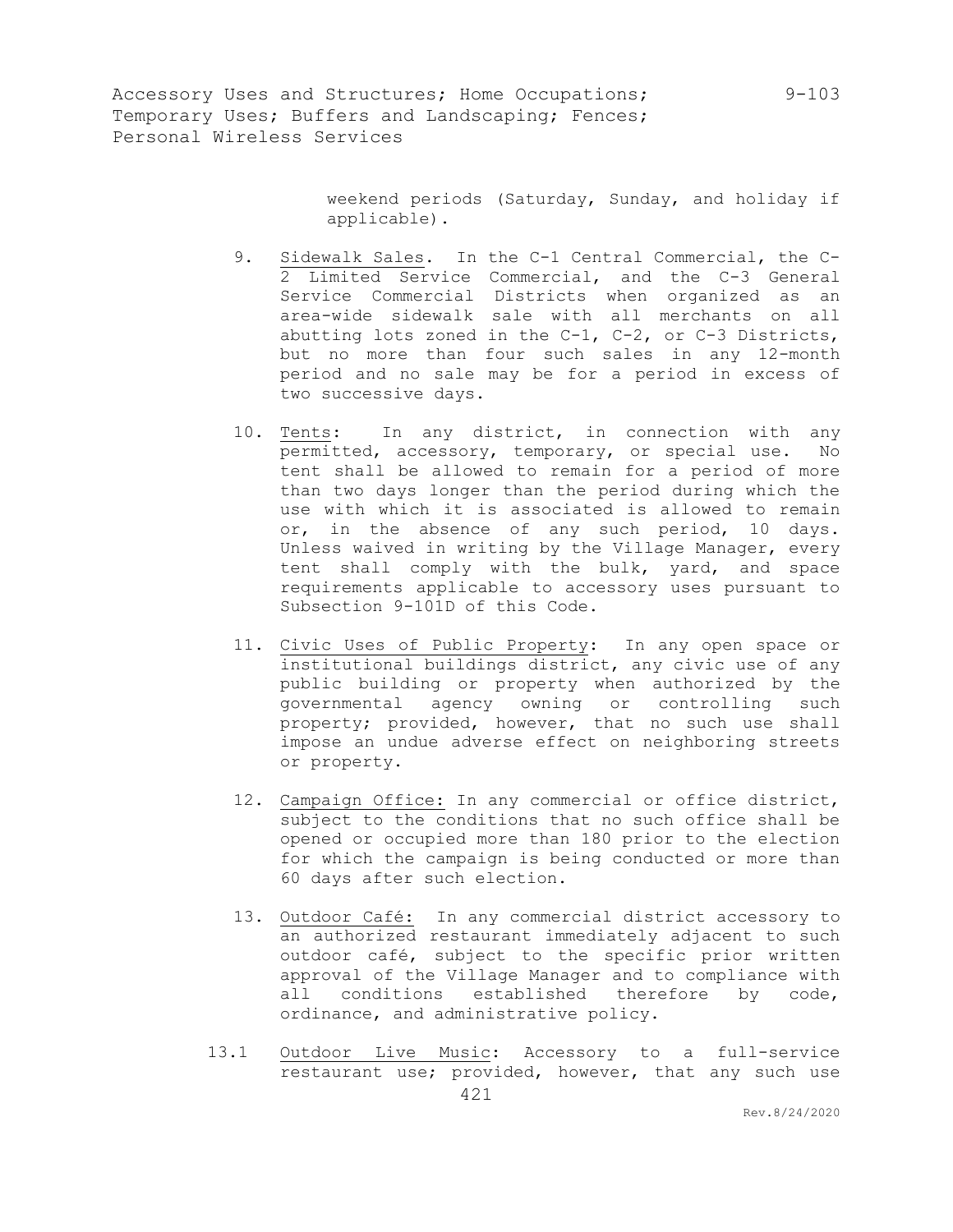shall require the specific prior approval of, and issuance of a permit by, the Village Manager and shall be subject to all of the following conditions:

- (a) The person desiring such temporary use shall submit an application to the Village Manager, which shall specify all performance dates, times, and locations, available parking and the adequacy or inadequacy thereof, the adequacy of adjacent streets and parking lots to accommodate traffic, type and arrangement of sound amplification devices, whether any noise from the performance will impact adjacent properties, and such other information that is required by the Village Manager.
- (b) The Village Manager may disapprove or set conditions on any or all of the requested performances in the exercise of her or his sound discretion for any lawful reason based on an analysis of conditions and circumstances affecting the use and of potential adverse impacts on adjacent property, the vicinity, or the public health, safety, and welfare.
- (c) No performance shall be authorized for a date more than six months after approval of the Village Manager.
- (d) Not more than eight dates for performances shall be authorized within any calendar year for any one premise.
- (e) No performance shall be permitted between the hours of 12:00 a.m. and 9:00 a.m. on any day.
- (f) No performance or series of performances shall extend or continue on a premise for more than four hours on any single calendar day.
- (g) The Village Manager may specify the maximum number of persons authorized to perform simultaneously at any performance, based on the conditions and circumstances at and adjacent to the location of the use.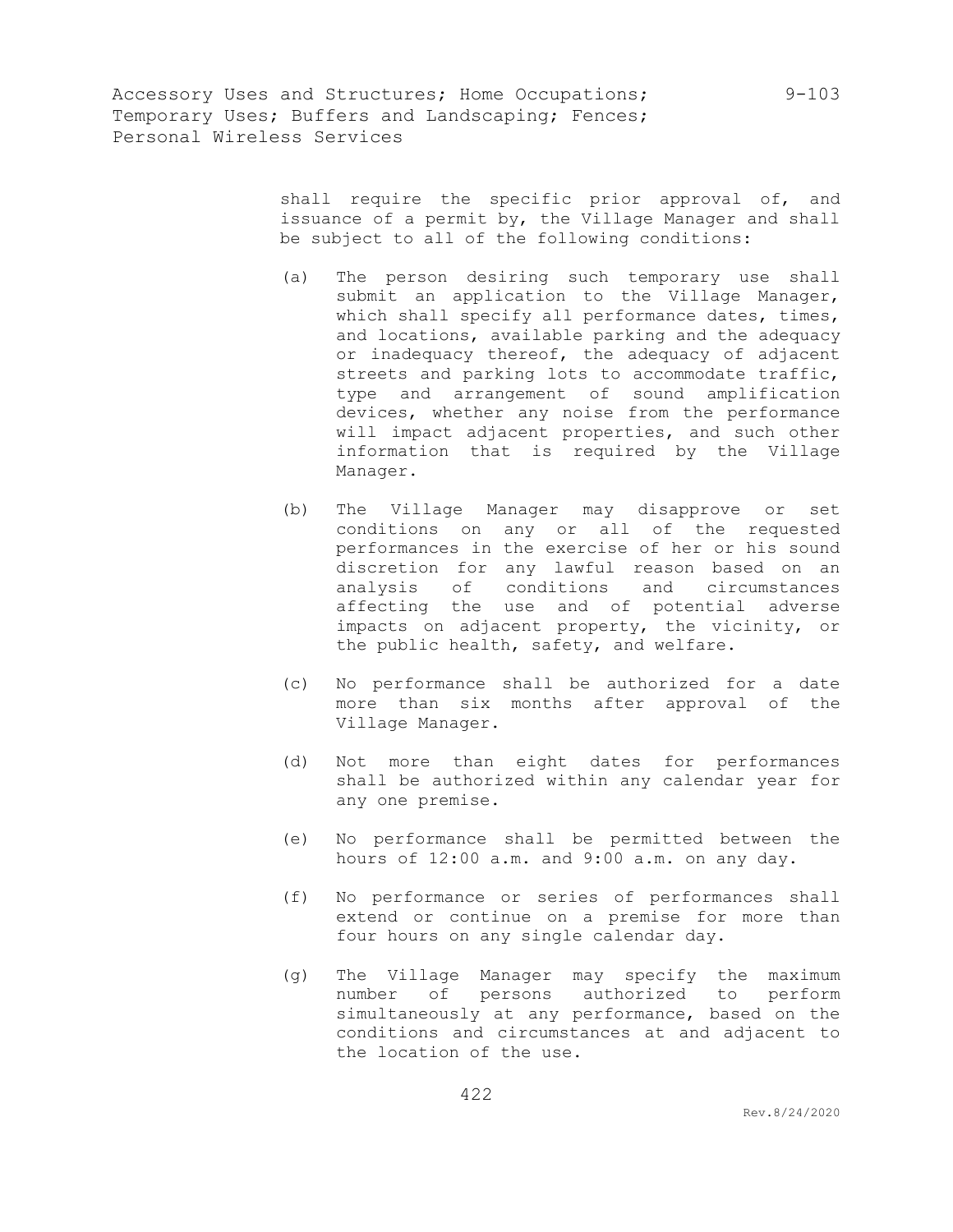- (h) No amplified sound shall be used in any performance unless approved in advance by the Village Manager.
- (i) The owners of the subject property and the entity hosting the performance shall be jointly and severally responsible for enforcing any occupancy limit and for complying with every regulation and condition applicable to the use.
- (j) The Village Manager may revoke any authorization granted hereunder at any time for any failure to comply with any regulation or condition applicable to the use.
- 14. Tent and Truck Sales: In any commercial district, subject to the specific prior written approval of the Village Manager on the basis of the adequacy of the parcel size, parking provisions, and traffic access and the absence of undue adverse impact on adjacent properties. Every such sale shall be conducted entirely within the approved tent or truck, and not more than two such sales shall be conducted on the same premises in any calendar year.
- 15. Temporary Use of Building in Planned Development. In any commercial, office, or institutional buildings district, the continued use of a building in a planned development that does not satisfy the applicable building spacing requirement provided in Subparagraph 14-505B7(b) of this Code; provided that the construction or maintenance of, and the temporary use of, the building has been approved by the Board of Trustees as part of a planned development and the owner of the building (i) has entered into a written recordable agreement with the Village to demolish the building, or another building in the planned development, so that, after such demolition, the building spacing requirement will be satisfied, which agreement shall provide that such demolition will be complete within a maximum of 36 months after the date that the building spacing non-conformity first exists, and (ii) has submitted to the Village an irrevocable letter of credit, in a form approved by the Village Manager, securing such demolition.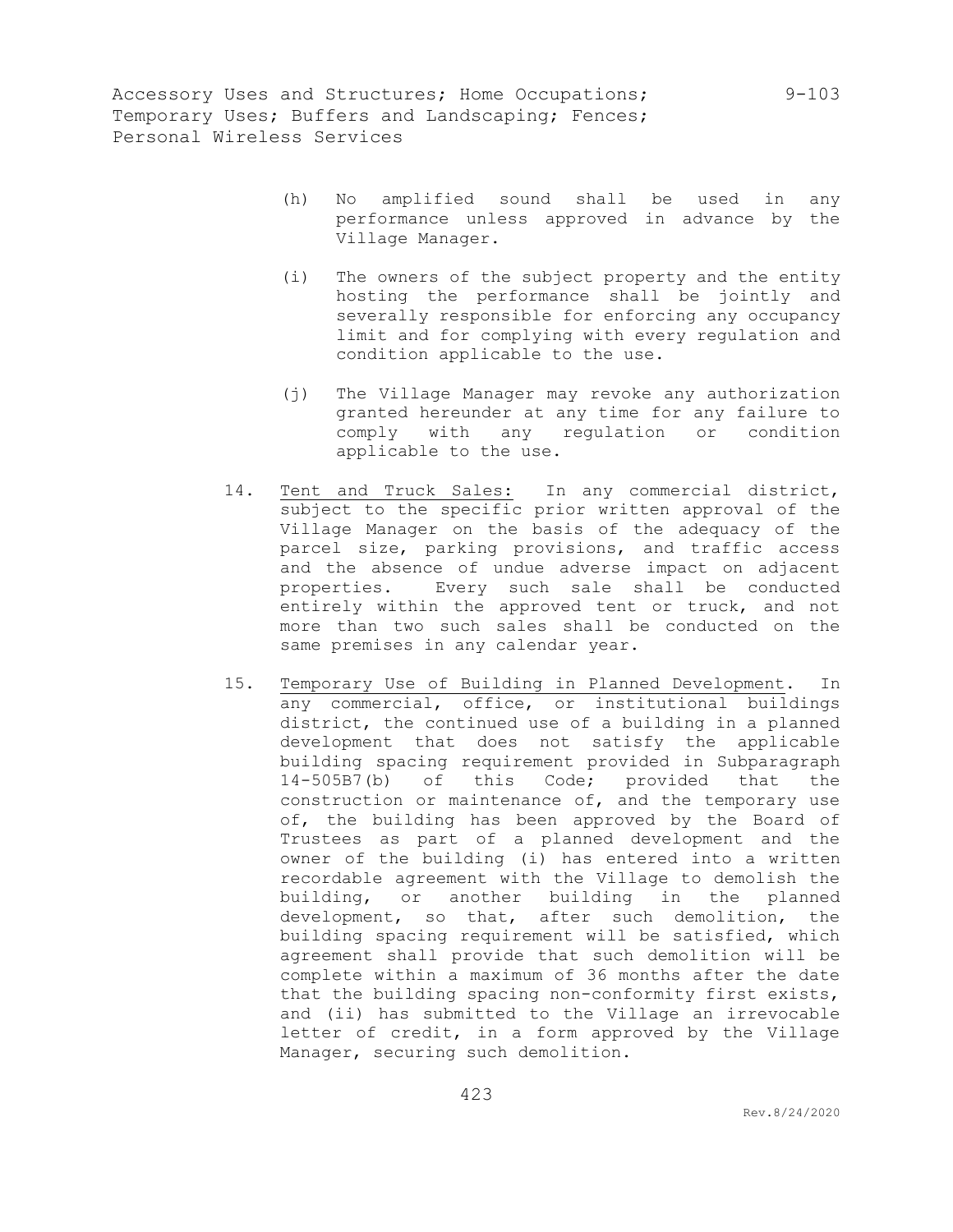- 16. Other Temporary Uses: In any district, provided that such other temporary use is consistent with the purposes and intents of this Section and the district in which it is located and provided further that any such other temporary use shall require the specific prior approval of the Board of Trustees.
- D. Bulk, Yard, and Space Regulations. Except as expressly provided otherwise in Subsection C of this Section, every temporary use shall comply with the bulk, yard, and space regulations applicable in the district in which such temporary use is located.
- E. Use Limitations.
	- 1. General Limitations. Every temporary use shall comply with the limitations made applicable to specified temporary uses by Subsection C of this Section. No temporary use shall be permitted in any district if it would have a significant negative impact, including aesthetic impact, on any adjacent property or on the area, as a whole, in which it is located.
	- 2. Public Safety. No temporary use shall be permitted that causes or threatens to cause an on-site or offsite threat to public safety. No temporary use shall be operated except in accordance with such restrictions and conditions as the La Grange Fire and Police Departments may require. If required by the Village Manager, the operator of the temporary use shall employ a fire watch team and appropriate security personnel.
	- 3. Traffic. No temporary use shall be permitted if the additional vehicular traffic reasonably expected to be generated by such temporary use would have undue detrimental effects on surrounding streets and uses.
	- 4. Conflicts with Other Temporary Uses. No temporary use shall be permitted if such use would conflict with another previously authorized temporary use.
	- 5. Sign Limitations. Signs shall be permitted only upon the specific prior approval of the Village Manager on the basis of need for such sign and a showing by the applicant that no adverse impact on the area will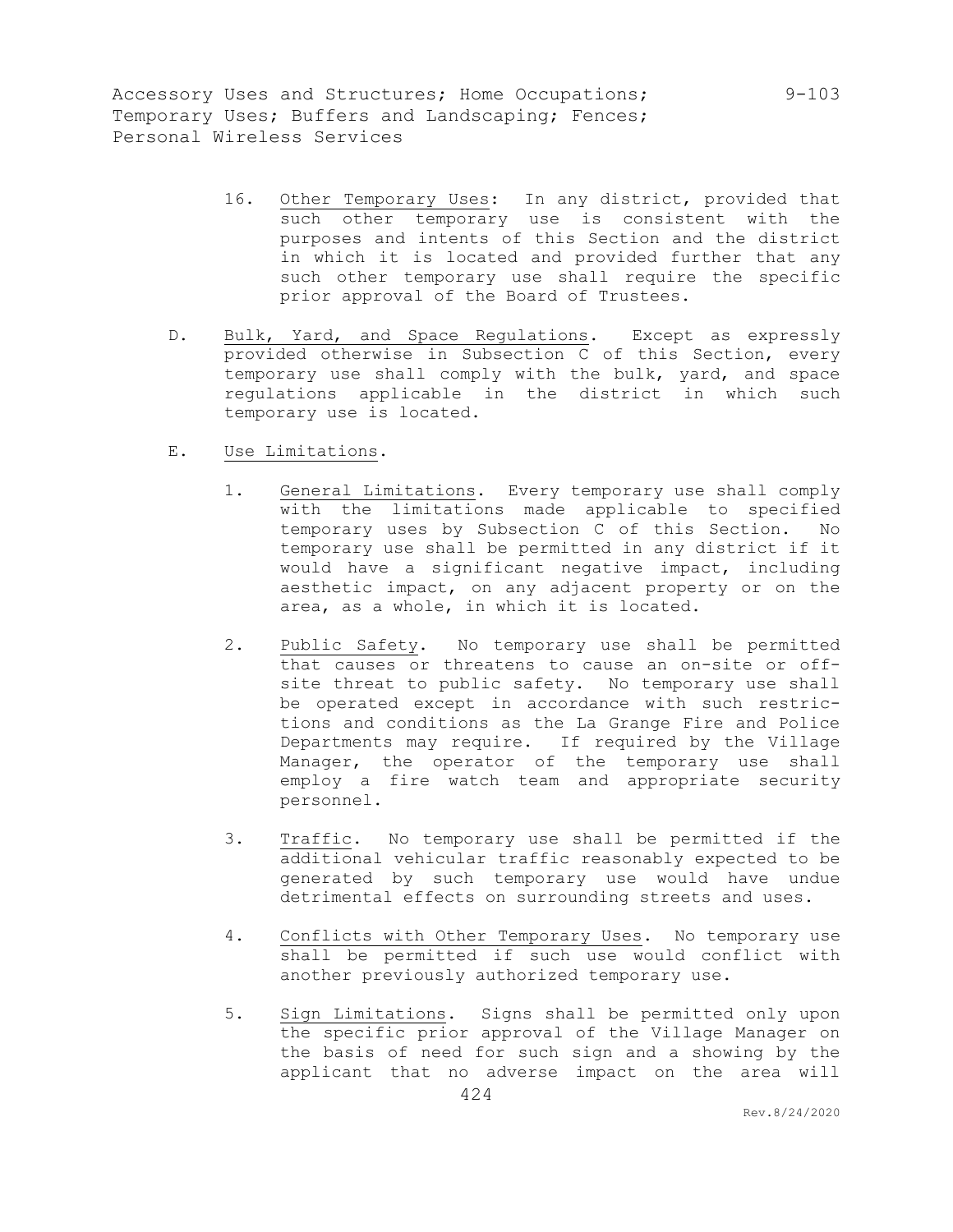> result from such sign. Signs shall be located only on the same zoning lot as the temporary use; be limited to no more than one per street frontage; be set back at least six feet from the front lot line or the setback of the principal structure on the lot, whichever is less; be no larger than six square feet in area in any residential district. (See Section 11- 106M Temporary Use Signs)

- 6. Parking. The Village Manager may make an assessment of the total number of off-street parking spaces that will be reasonably required in connection with a proposed temporary use, on the basis of the particular use, its intensity, and the availability of other parking facilities in the area, and shall approve such temporary use only if such off-street parking is provided. No temporary use shall be authorized that would, in the opinion of the Manager, unreasonably reduce the amount of off-street parking spaces available for use in connection with permanent uses located on the zoning lot in question.
- 7. Additional Conditions. Every temporary use shall, in addition, comply with, and the Village Manager may impose, such other conditions as may reasonably be necessary to achieve the purposes of this Code or to protect the public health, safety, and welfare.

## 9-104 BUFFERS AND LANDSCAPING

A. Perimeter Landscaped Open Space. Except expressly provided otherwise in the regulations requiring a perimeter landscaped open space, perimeter landscaped open space shall extend along the entire length of the lot line in question and shall have a width equal to 10 feet or the depth of the yard required along the lot line in question, whichever is less. The Board of Trustees may by resolution reduce the required minimum perimeter landscaped open space by not more than 50 percent. Perimeter landscaped open space shall be broken only by required access drives. Such perimeter landscaped open space shall be suitably surfaced with grass, groundcover, or decorative paving material, or a combination thereof; and shall contain landscaping such as ornamental trees and shrubs or appropriate screening devices such as decorative walls, fences, or berms, or a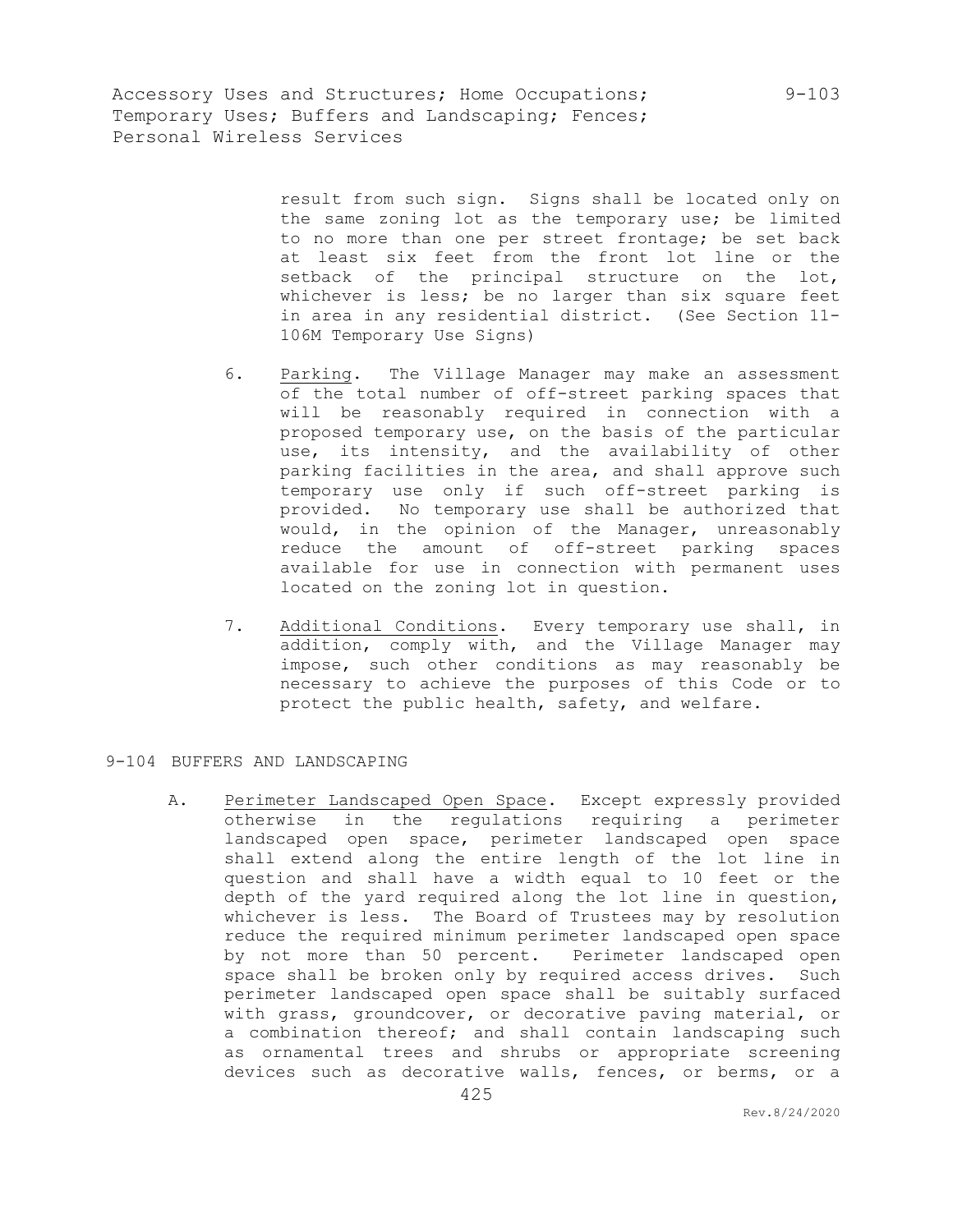> combination thereof. The landscaping and screening treatment of such space shall be so designed and maintained as to preserve unobstructed vision of the street and sidewalk at points of access and as not to interfere with, or be damaged by, work within any public or utility easement unless the Village Manager shall determine that no other location is reasonably feasible.

- B. Parking Lots and Garages.
	- 1. Parking Lot Screening. Every parking lot, except any parking lot owned or leased by the Village, shall, to the extent hereinafter specified, be buffered and screened by a perimeter landscaped open space having a width of at least 5 feet. The landscaping and screening treatment of such space shall be designed and maintained to a height of at least six feet above the surface of the parking lot along every yard of such lot that lies immediately next to a residential district and to a height of at least three feet above the surface of the parking lot in every other yard.

The provisions of this Paragraph B1 shall apply to parking lots developed prior to the effective date of this Code only to the extent that such parking lots have, on said effective date, unpaved areas abutting them in which landscaping and screening may be installed.

- 2. Parking Garage Design. Every parking garage constructed after the effective date of this Code, other than garages accessory to single family dwellings or garages constructed or maintained by any governmental agency, shall comply with the following design standards:
- 3. Parking of Class II Vehicles in Residential Districts. Every parking space used for storage of a Class II vehicle in any residential district shall be screened on all sides visible from any neighboring public or private property by an opaque fence, wall, or densely planted hedge of at least six feet in height, except as necessary for access to such parking space. See Subsection 9-101C of this Code for additional requirements applicable to such vehicles.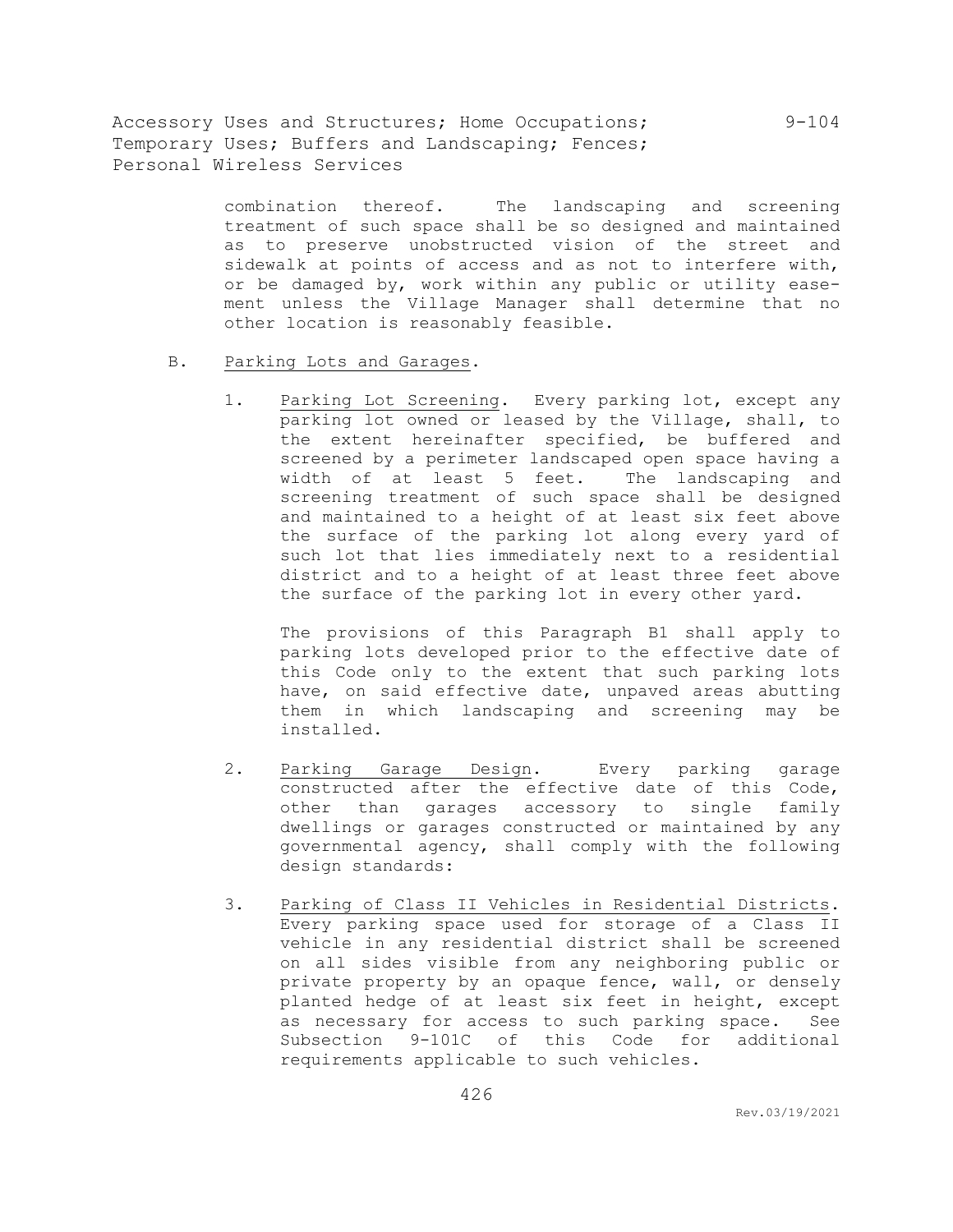- C. Loading Spaces. Every loading space visible from any lot zoned for residential use, whether or not such residential use is within the Village, shall be screened on all sides visible from any such lot by an opaque fence, wall, or densely planted evergreen hedge of not less than six feet in height, except as necessary for access.
- D. Refuse Containers; Outdoor Storage.
	- 1. Screening. All refuse containers and all areas of permitted outdoor storage shall be fully enclosed by an opaque fence, wall, or densely planted evergreen hedge of a height sufficient to completely screen such containers or storage areas from view from adjoining properties and public or private streets.
	- 2. Location. No refuse containers or storage areas shall be located between any principal structure and either its front or corner side lot line.
	- 3. Exemption. The requirements of the preceding Paragraph D1 shall not apply either to standard receptacles permitted for use by single family dwellings. None of the requirements of this Subsection D shall apply to receptacles placed and maintained for use by the general public to avoid littering.
- E. Residential Recreational Facilities. Outdoor residential recreational facilities accessory to any dwelling located in any single family residential district shall be buffered and screened by a perimeter landscaped open space equal in width to the applicable required yard or 10 feet, whichever is less, and consisting of an opaque fence, wall, or densely planted evergreen hedge of not less than six feet in height in combination with other landscaping materials. Such screening shall be provided on all sides of such facility visible from any adjoining property or any public or private street. See Paragraph 9-101C2 of this Code for additional requirements applicable to such facilities.
- F. Antennas and Antenna Support Structures. Ground-mounted antennas and antenna support structures shall be buffered and screened by a perimeter landscaped open space equal in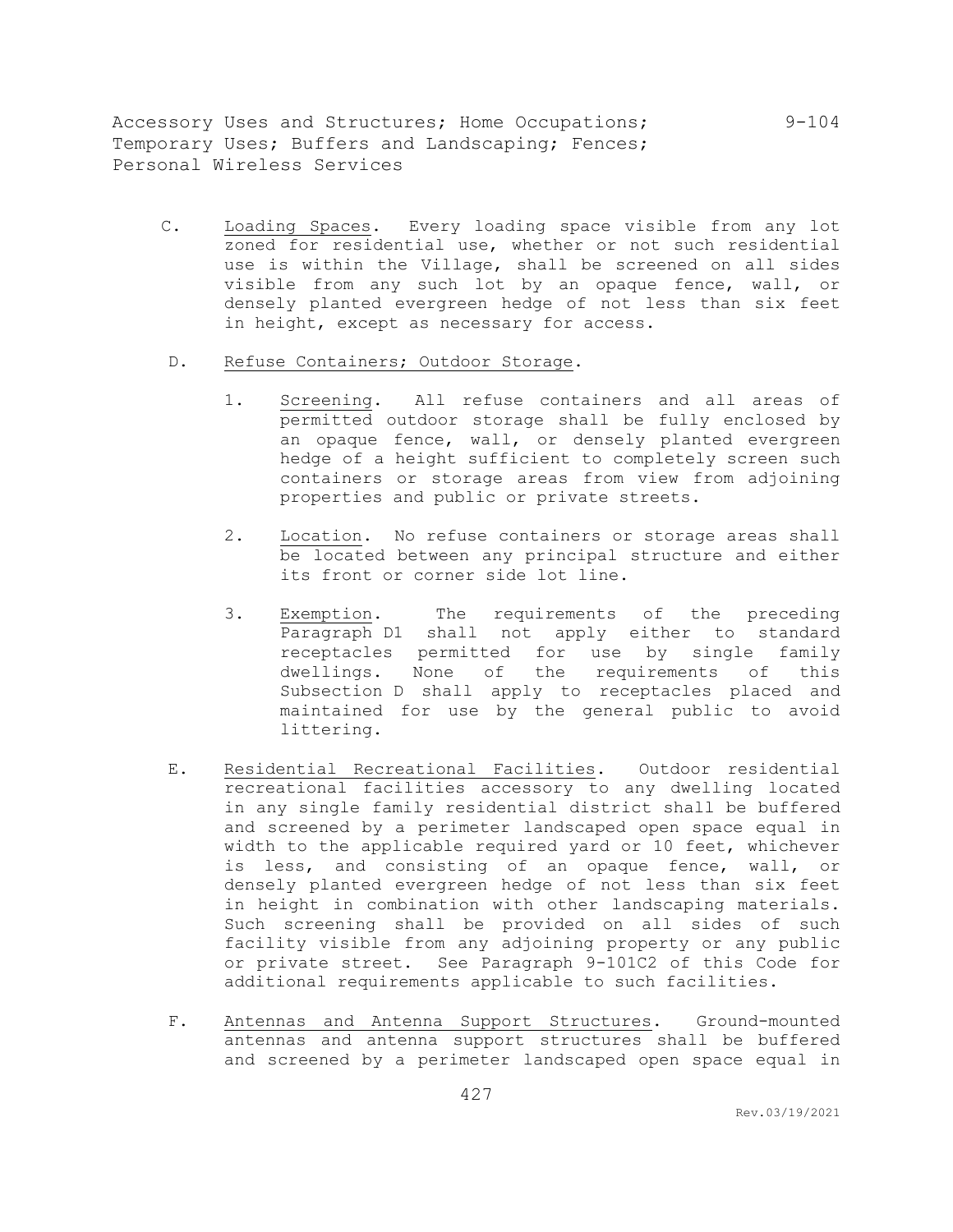> width to the applicable required yard or 10 feet, whichever is more, and consisting of a densely planted evergreen hedge of not less than six feet in height, in combination with other landscaping materials. Such screening shall be provided between any such ground-mounted antenna or antenna support structure and each lot line of the property on which such antenna or antenna support structure is located so as to provide the maximum reasonably achievable screening, as determined by the Village Manager, of such antenna and antenna support structure from view from adjacent properties and public or private streets. See Section 9-101 of this Code for additional requirements applicable to antennas and antenna support structures.

- G. Roof Top Mechanical Equipment. Except for antennas and antenna support structures mounted on roofs pursuant to the provisions of this Code, all mechanical equipment installed on the roof of any building after January 28, 1991, shall be fully screened by a parapet wall or other screening structure constructed of the same materials as the principal building facade, or other materials as approved by the Village Manager, to the height of such equipment.
- H. Nondwelling Uses Abutting Residential District. In any case where a lot to be devoted to any use other than use as a dwelling abuts or is across a right-of-way from any lot zoned in any residential district, regardless of whether such residential district is within the Village, the use and development of the lot to be devoted to the nondwelling use shall be subject to the following requirements:
	- 1. Building Setback. All buildings more than 15 feet in height shall be set back from any front or corner side yard line facing a residential district a distance equal to the setback normally required or to the front yard required in the adjacent residential district whichever is greater and from any other yard line a distance equal to the yard normally required or 25 feet, whichever is greater.
	- 2. Landscaping and Screening. Any front or corner side yard or setback required pursuant to the preceding Paragraph shall be treated as a perimeter landscaped open space. Any side or rear lot line abutting a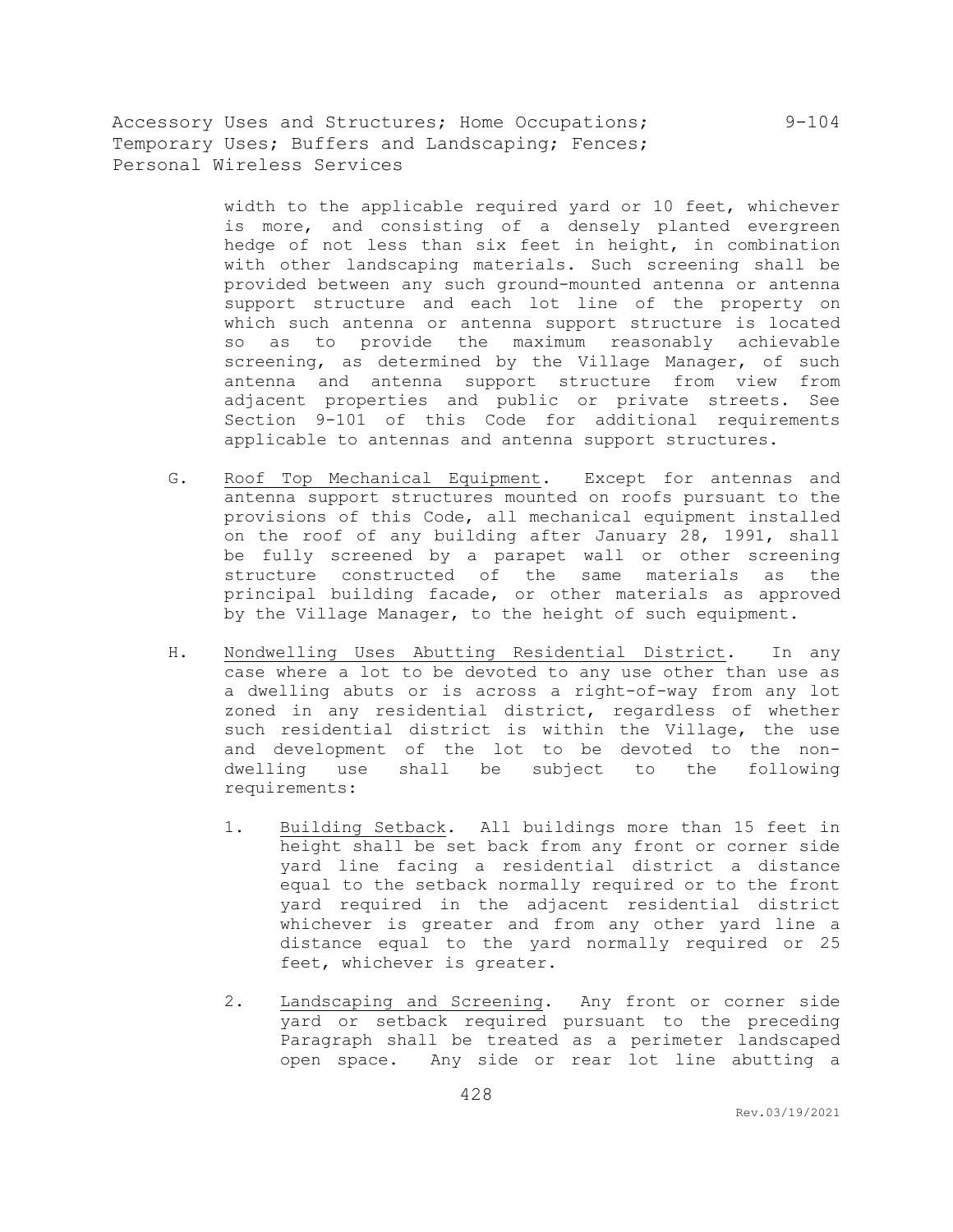> residential district shall be buffered by a perimeter landscaped open space of at least five feet in width along such lot line, which shall be sufficient to provide a total visual screen at least six feet in height along the entire length of such line.

3. Outdoor Activity Areas. Any area of permitted outdoor activity likely to produce visual or auditory disturbance or annoyance on any abutting residential lot shall be separated from said lot by a perimeter landscaped open space at least 20 feet wide or by a buffer found by the Village Manager to be reasonably sufficient to create a visual barrier, to absorb and diffuse noise, and to ensure the private enjoyment of said lot.

The provisions of this Subsection H shall not apply to any use established prior to the effective date of this Code.

- I. I-1 District. All lots zoned in the I-1 Light Industrial District that abut any lot zoned in any residential district shall be buffered and screened by a perimeter landscaped open space equal in width to the applicable required yard along each lot line abutting such residential district.
- J. General Landscaping and Maintenance Requirements. Except for accessory uses expressly permitted to be located in required yards, all yards and open space between and about structures and off-street parking and loading areas and lots shall be landscaped and kept free of accumulations of garbage, trash, refuse, debris, and other unsightly or nuisance creating materials. All landscaping shall be continually maintained by the owner or other person responsible for maintenance of the premises, and all planting areas shall be kept free of weeds and debris. Undeveloped areas shall be mowed and kept free of accumulations of garbage, trash, refuse, debris, and other unsightly or nuisance creating materials until developed.
- K. Screening and Landscaping within Sight Triangles. Notwithstanding any other provision of this Section to the contrary, no landscaping, fencing, or other screening shall be erected or maintained in violation of the standards established in Chapter 154 of the La Grange Municipal Code.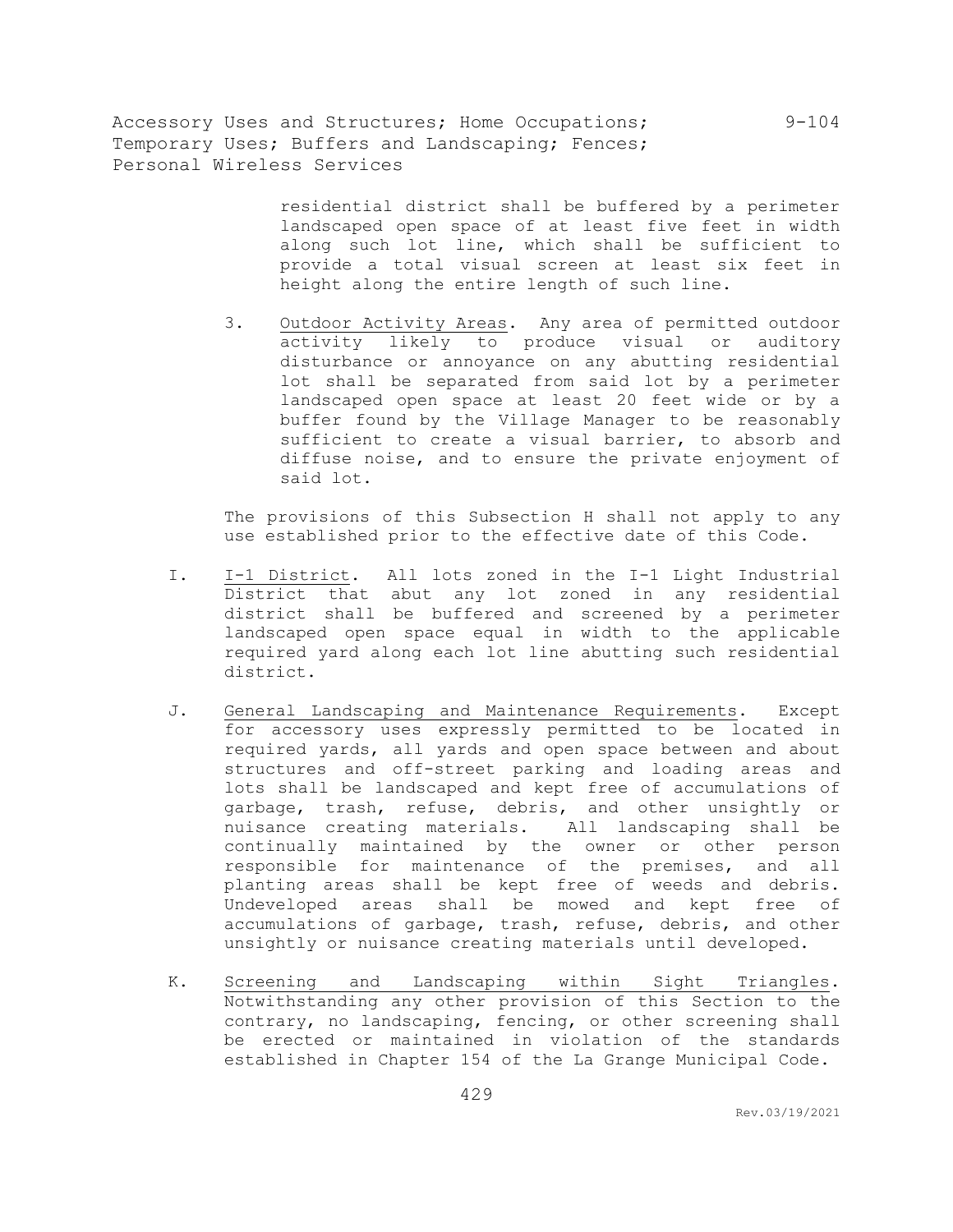L. Driveway Clear Sight Areas. Any other provision of this Code to the contrary notwithstanding, nothing may be erected, placed, planted, allowed to grow, or maintained on any lot in any residential district above a height of three feet above grade within the area of a driveway clear sight area as defined in Section 16-102D of this Code.

#### 9-105 FENCES

- A. Permit Required. No fence shall be erected, enlarged, expanded, altered, relocated, maintained, or repaired unless a Fence Permit shall have first been issued by the Village Manager.
- B. Prohibited Materials. No fence shall be constructed of the following materials:
	- 1. Any electrically charged element.
	- 2. Barbed wire, razor wire, or concertina wire.
	- 3. Chain link if located between the building line and a corner side lot line, or front lot line.
	- 4. Woven mesh.
	- 5. Temporary or incomplete structural members, such as non-rigid plastic, stakes, or un-framed chained link.
- C. Wind Pressure Design. Every fence shall be designed and constructed to resist a horizontal wind pressure of not less than 30 pounds per square foot.
- D. Prohibited Locations. No fence shall be constructed or maintained (1) between the front building line of the principal structure and the front lot line or (2) in the corner side yard except under the following circumstances:
	- 1. on a residential lot abutting a school, church, parking lot, commercial use, or industrial use. Such fence shall be an open fence, shall be located only along the common lot line, and shall not exceed three and one half feet in height above the grade of the abutting lot.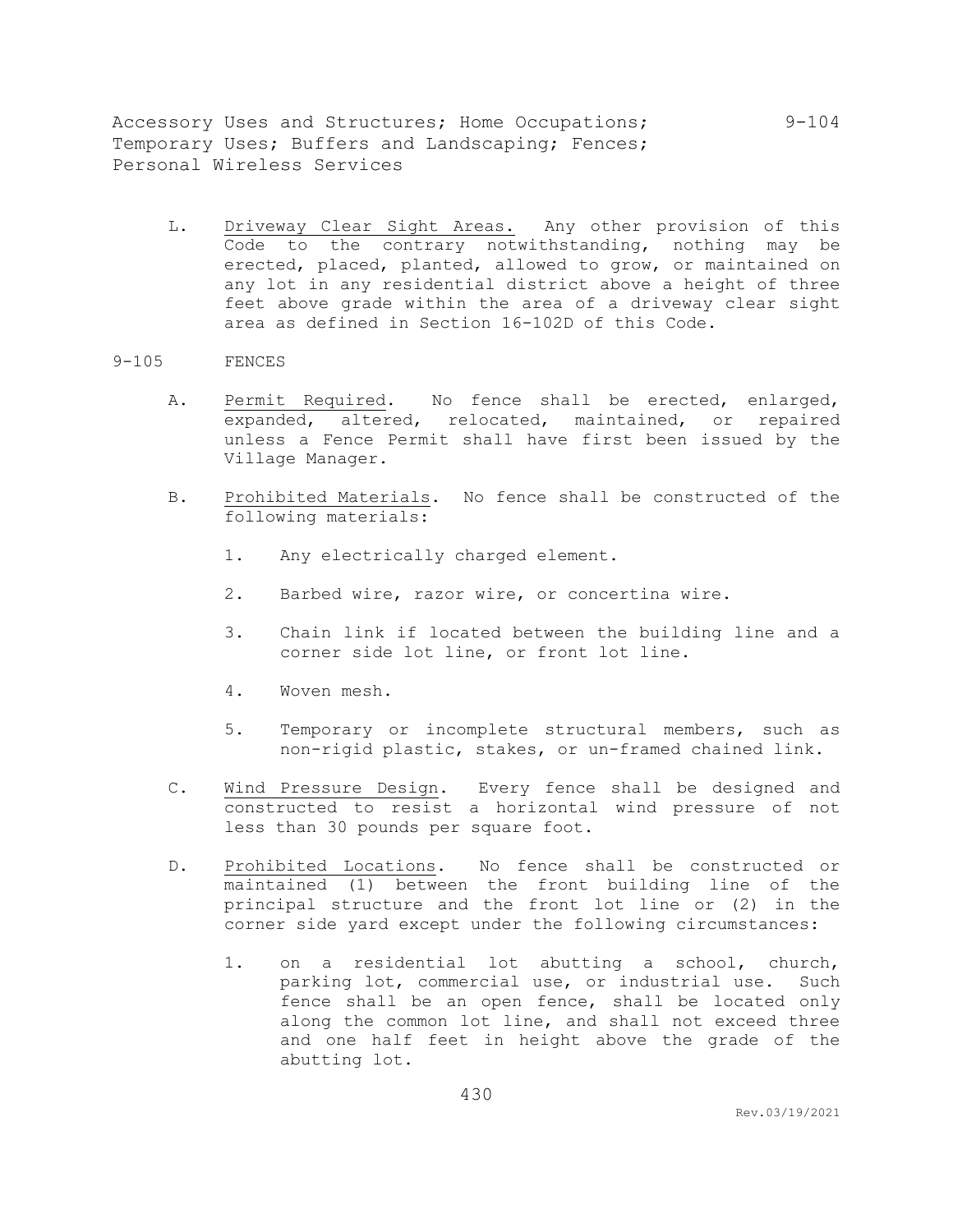- 2. along the corner side lot line of any corner lot. Such fence shall not exceed the following height above the grade of the property abutting such corner side lot line:
	- (a) six feet, in the area along the corner side lot line between the rear lot line and the point on the principal building closest to the point of intersection of the rear yard line and the corner side yard line; and
	- (b) three and one-half feet, in all other areas along the corner side lot line.

If the lot abuts an alley or a driveway at the intersection of the rear lot line and the corner side lot line, then no fence shall be permitted within 10 feet of such intersection. A solid fence not exceeding six feet in height shall be permitted along the diagonal line created by such required 10-foot open area.

- 3. at the intersection of the front lot line and the corner side lot line of any corner lot. Such fence may extend not more than 10 feet from said intersection along the front lot line and the corner side lot line. Such fence shall be an open fence, shall be constructed of decorative or ornamental materials such as wrought iron or split wooden rail, and shall not exceed 30 inches in height above the lowest grade of the property abutting either said lot line. Solid fences of all types, and concrete block, chain-linking, stone, and other non-decorative and non-ornamental materials, are prohibited.
- 4. on double frontage lots, where the rear of the principal structure located thereon faces a street, and the principal structures on the properties on either side of the subject property are oriented in the same direction, for the purposes of this section only fences shall be allowed in the yard of such frontage subject to the same provisions applicable to fences in rear yards. If abutting an alley, or driveway, at the juncture of the corner side lot line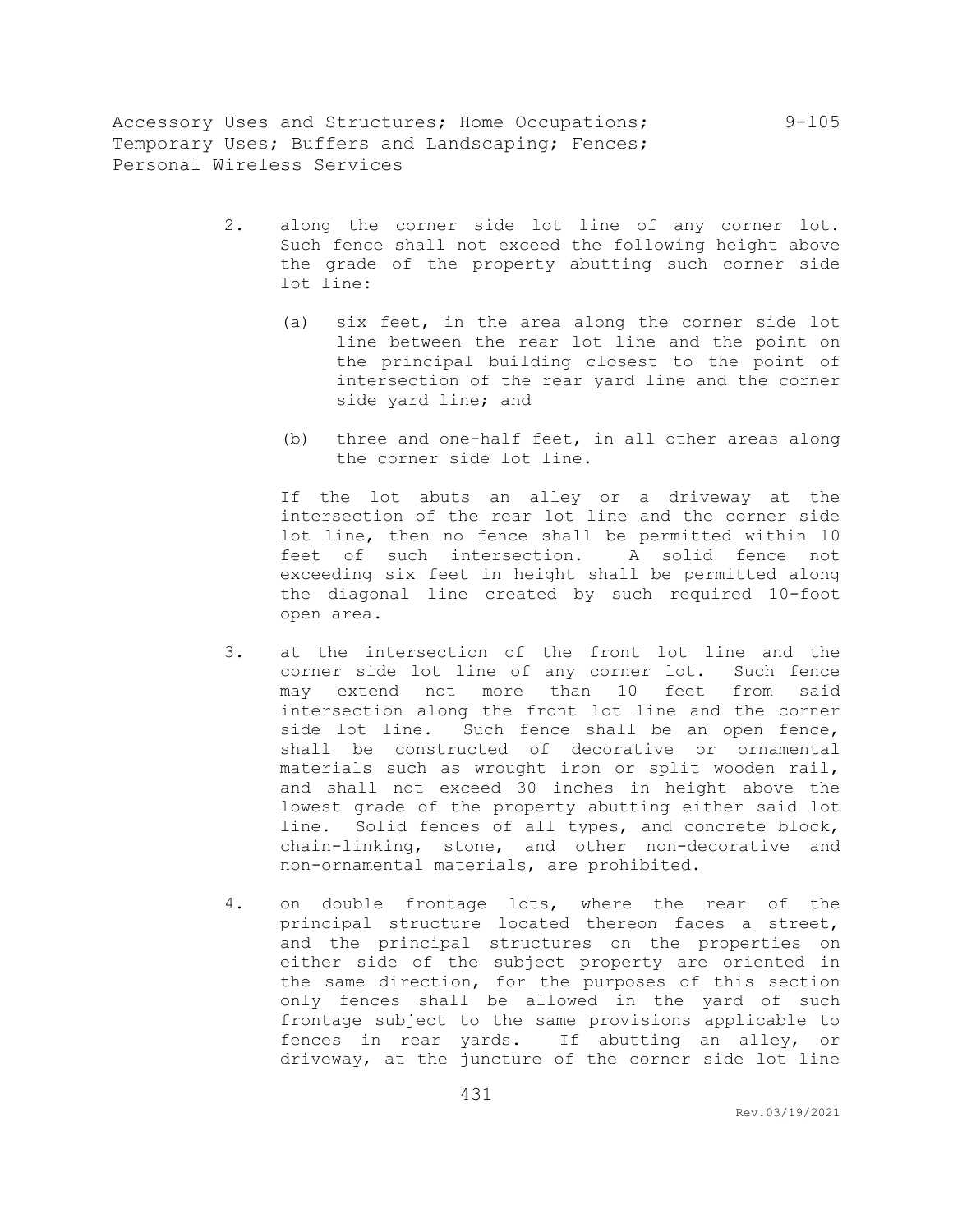> and the rear lot line of any corner lot, there shall be an open area ten (10) feet in each direction from the juncture. For privacy purposes, a solid fence, not exceeding six feet in height, may be installed along the diagonal of the ten foot open area.

- E. Height. No fence shall exceed the following height limitations:
	- 1. Residential Districts: six feet, six inches as depicted in Figure 9-1.
	- 2. Commercial and Industrial Districts:
		- (a) combustible fences: six feet, six inches as depicted in Figure 9-1.
		- (b) noncombustible fences: eight feet, six inches as depicted in Figure 9-2.







Figure 9-2

432

Rev.03/19/2021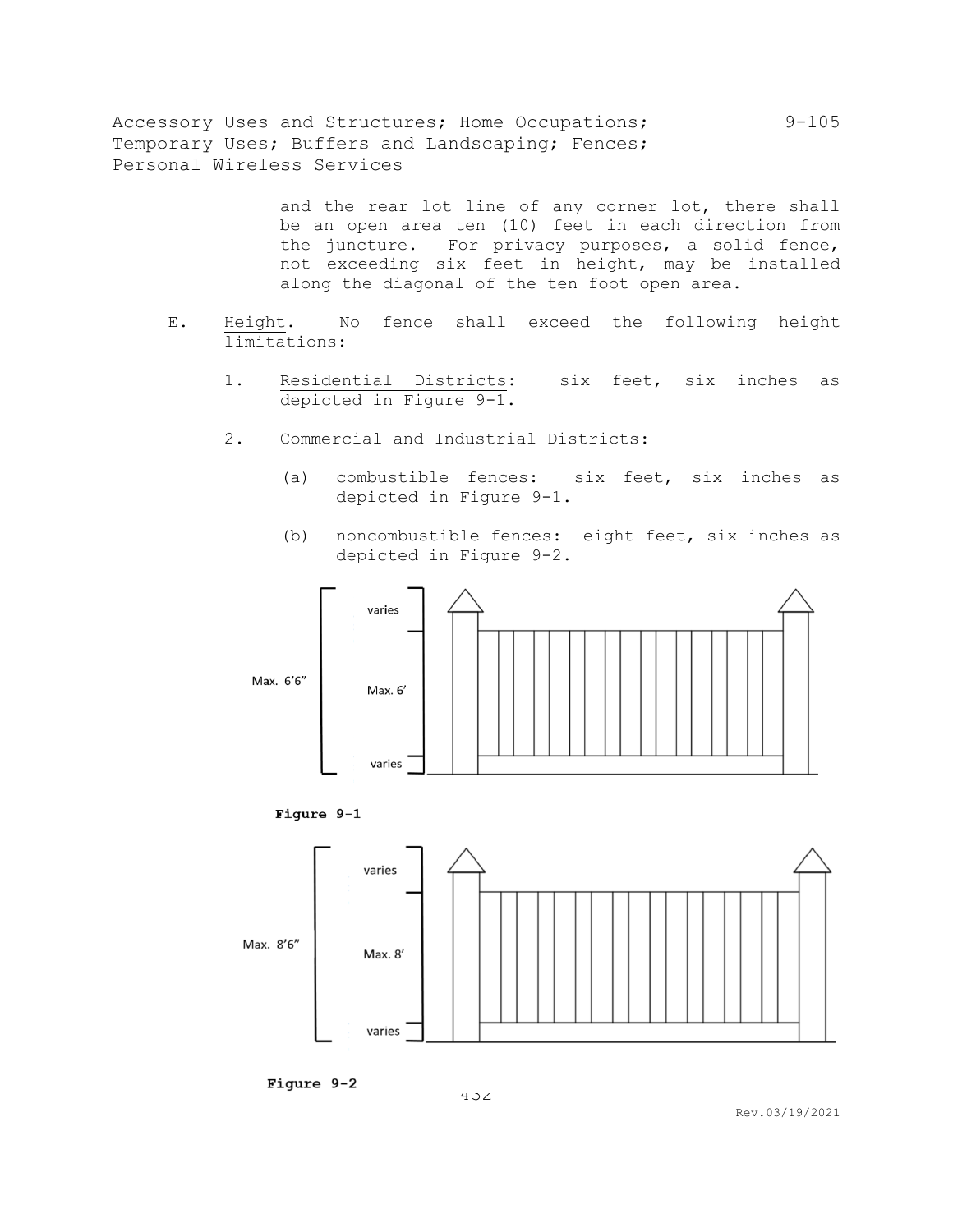- F. Fences Abutting Lots in Separate Zoning Classifications. Every fence constructed or maintained on a lot abutting a lot zoned in a more restrictive district shall comply with the regulations applicable in such more restrictive district.
- G. Visibility Across Corners. Notwithstanding any provision of this Section to the contrary, no fence shall be erected, enlarged, expanded, altered, relocated, or maintained on any corner lot in violation of the standards established in Chapter 154 of the La Grange Municipal Code.
- H. Maintenance. Every fence shall be maintained in a good and safe condition at all times. Every damaged or missing element of any fence shall be repaired or replaced immediately.
- I. Nonconforming Fences. The regulations concerning the use and termination of nonconforming fences appear in Section 12-107 of this Code.
- J. Construction. Every fence in every zoning district must be erected with the finished side facing outward from the lot on which the fence is erected, so that the construction posts and other supports face into the lot on which the fence is erected.
- 9-106 PERSONAL WIRELESS SERVICES

All personal wireless services antennas and antenna support structures shall comply with the regulations made applicable to them by the district within which they are located and shall comply with the following regulations. Personal wireless services and personal wireless services antennas do not include small wireless facilities or any infrastructure, component, or support structure for or related to a small wireless facility. The following regulations apply to personal wireless service antennas and antenna support structures:

A. Location. Personal wireless services antennas shall be located on lawfully pre-existing antenna support structures or other lawfully pre-existing building or structures wherever possible. No permits authorizing construction of a new antenna support structure, or authorizing an addition to or expansion of an existing antenna support structure or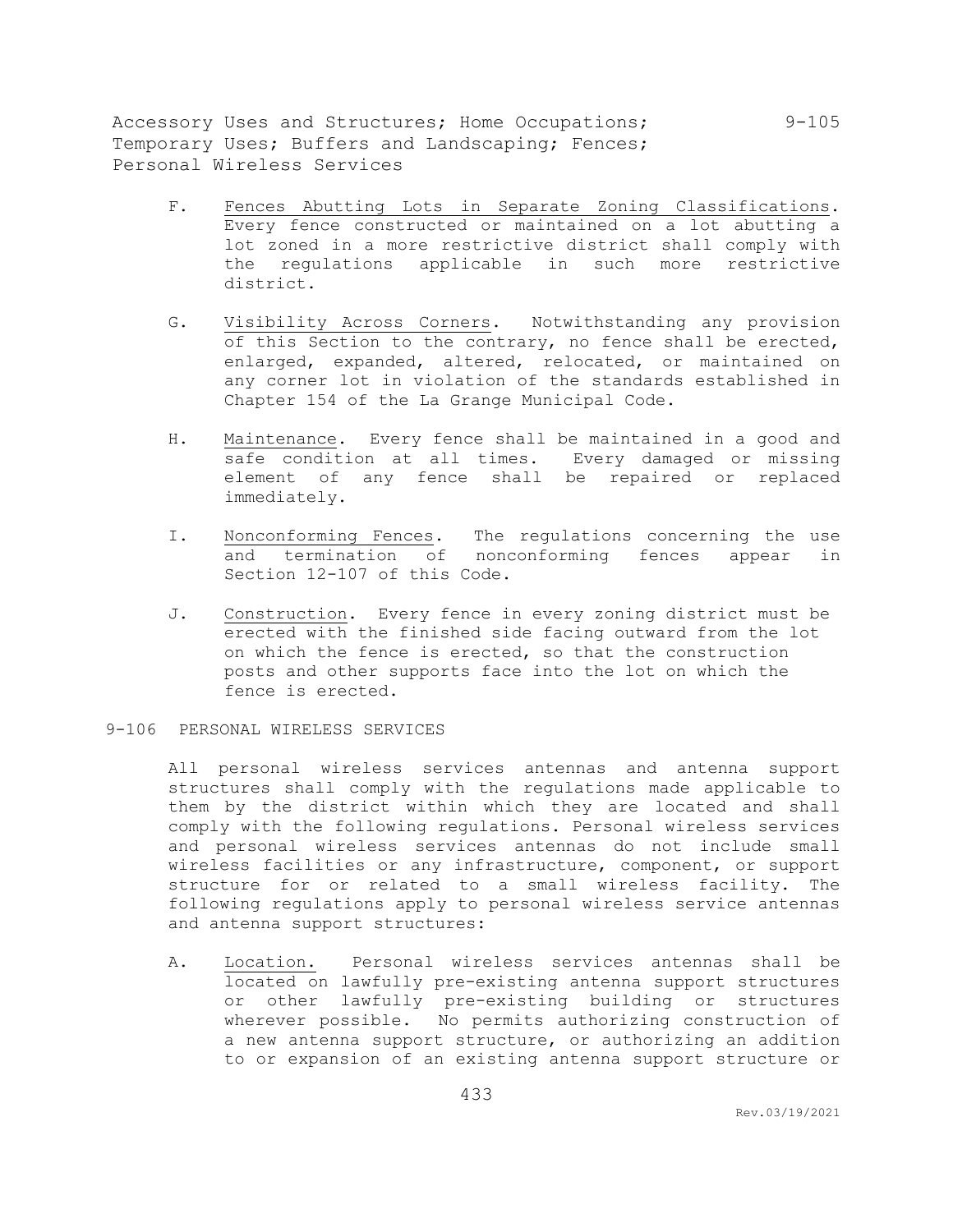> existing building or structure, shall be authorized unless the applicant is able to demonstrate that no lawfully preexisting antenna support structure or lawfully pre-existing building or structure is available, on commercially reasonable terms, and sufficient for the location of an antenna necessary for the provision of personal wireless services.

- B. Design of New Antenna Support Structures for Co-Location. Unless otherwise authorized by the Board of Trustees for good cause shown, every new personal wireless services antenna support structure constructed in the I-1 Light Industrial District shall be designed, constructed, and installed to be of a sufficient size and capacity to allow the location of additional personal wireless services antennas sufficient to accommodate at least two additional personal wireless service providers on such structure in the future. Any permit for such a support structure may be conditioned on the agreement of the applicant to allow colocation of other personal wireless service providers on commercially reasonable terms specified in such permit.
- C. Tower Design. Every new personal wireless services antenna support structure that is of a tower design shall: (i) be a monopole rather than latticework, unless otherwise authorized by the Board of Trustees for good cause shown; and (ii) not be illuminated or have any signs installed thereon unless otherwise required by federal law or regulations.

Any deck on such tower shall be centered on the tower and shall have not more than 3 sides, with each side having dimensions that do not exceed 5 feet vertically and 12 feet horizontally.

- D. Sizes of Antennas on Buildings. Antennas located on a lawfully pre-existing building shall not exceed the following dimensions: (1) omni directional or whip antennas shall not exceed 4 feet in diameter, and shall not exceed 25 feet vertically or the limitation set by the district, whichever is less; and (2) directional or panel antennas shall not exceed 3 feet horizontally and 6 feet vertically.
- E. Protection Against Climbing. Every personal wireless services antenna and antenna support structure shall be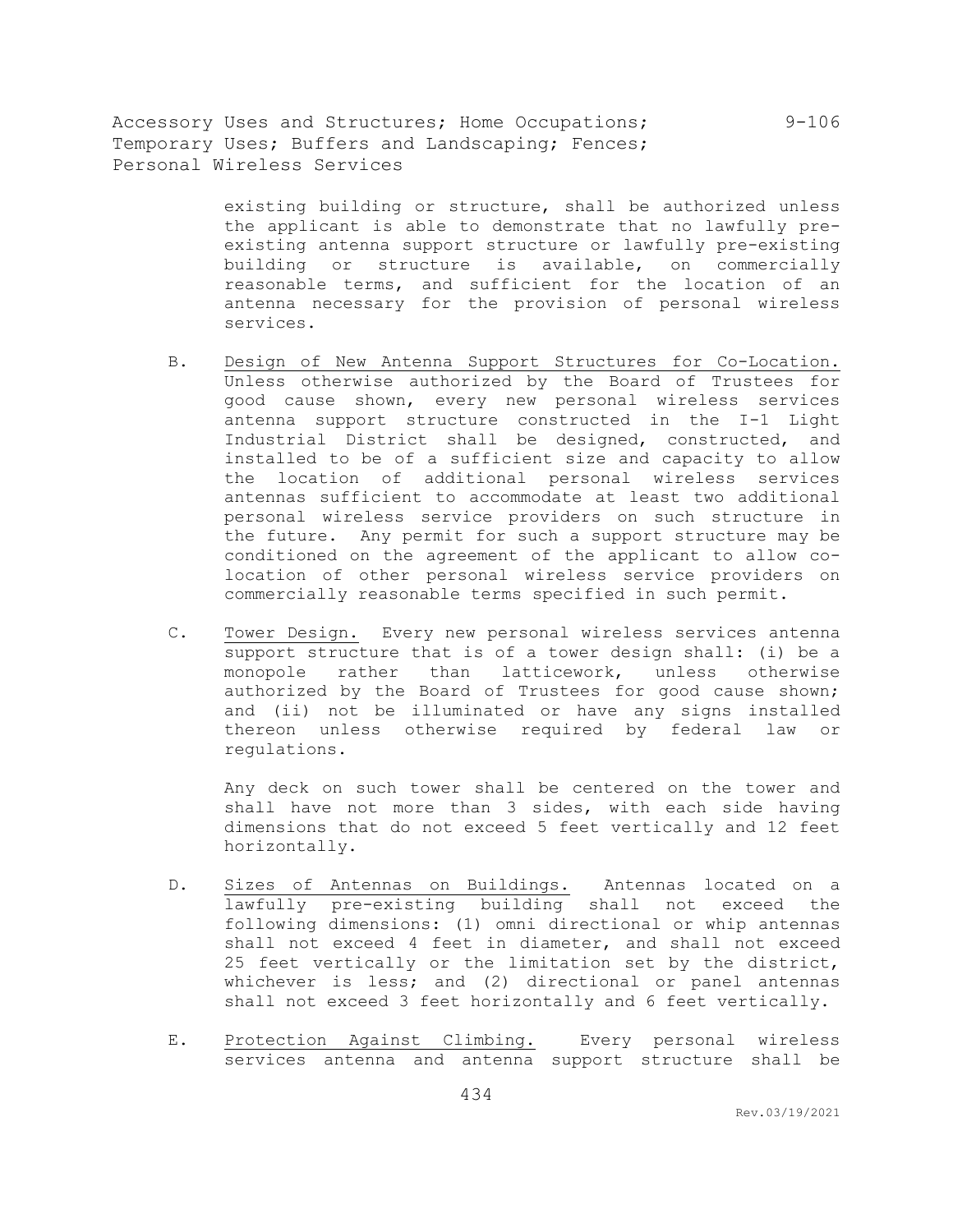> protected against unauthorized climbing or other access by the public.

- F. Color. Every personal wireless services antenna and antenna support structure shall be of neutral colors that are harmonious with, and that blend with, the natural features, buildings and structures surrounding such antenna and antenna support structures; provided, however, that directional or panel antennas and omni directional or whip antennas located on the exterior of a building that will also serve as an antenna support structure shall be of colors that match, and cause the antenna to blend with, the exterior of the building.
- G. Equipment. All electronic and other related equipment and appurtenances necessary for the operation of any personal wireless services antenna shall, whenever possible, be located within a lawfully pre-existing structure or completely below grade. When a new structure is required to house such equipment, such structure shall be harmonious with, and blend with, the natural features, buildings and structures surrounding such structure.
- H. Other Licenses and Permits. The operator of every personal wireless services antenna shall submit to the Village Manager copies of all licenses and permits required by all other agencies and governments with jurisdiction over the design, construction, location, and operation of such antenna and shall maintain such licenses and permits and provide evidence of renewal or extension thereof when granted.
- I. Plan Compliance. Every personal wireless services antenna and antenna support structure shall comply with all plans approved by the Village.
- J. Limited to Applicant. Every ordinance granting approval of a special use permit for a personal wireless services antenna or antenna support structure shall state that any assignment or transfer of the special use permit or any of the rights thereunder may be made only with the approval of the Board of Trustees.
- K. Term Limitation. Every permit for a personal wireless services antenna or antenna support structure may provide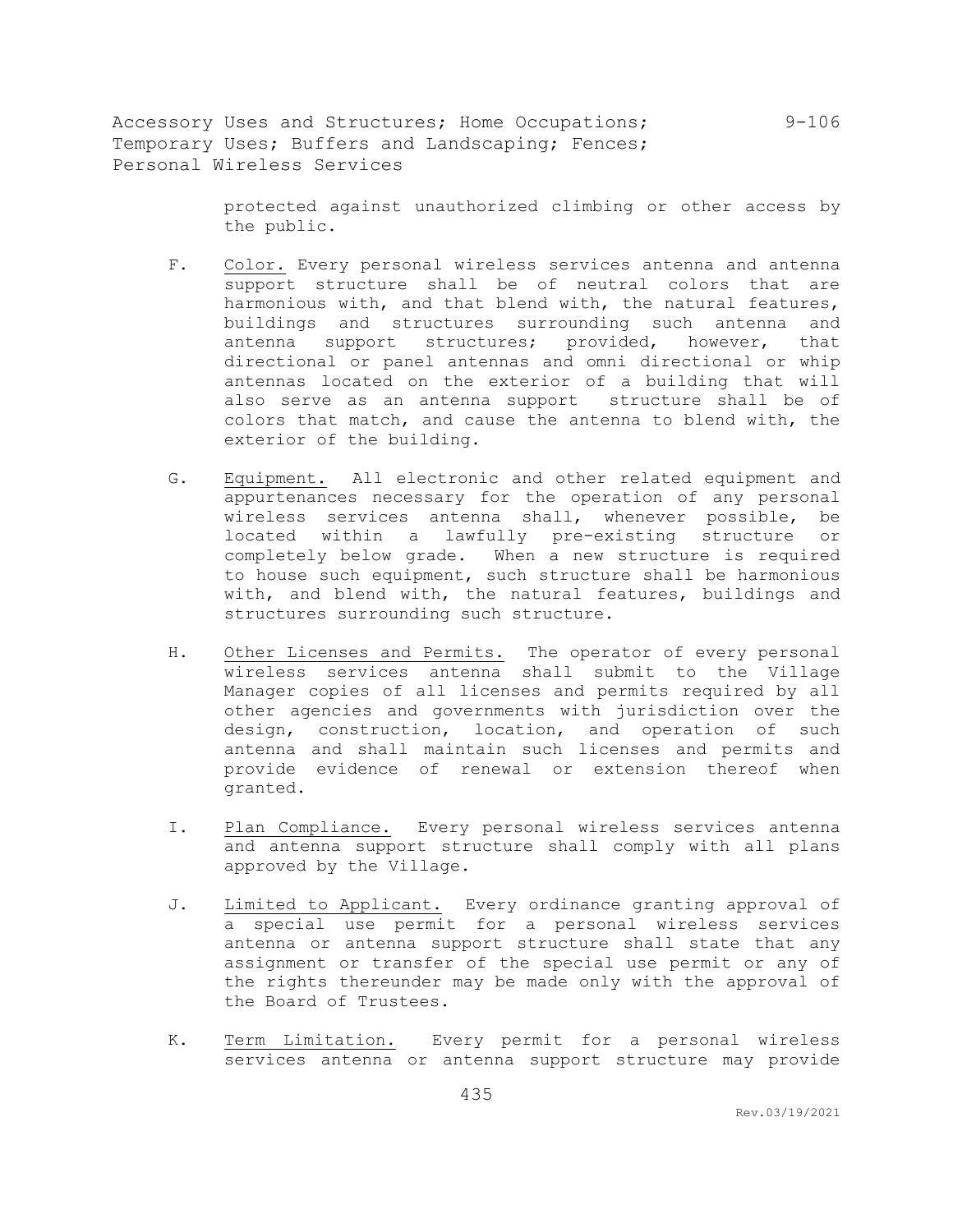> that, when the provider of personal wireless services is not the owner of the land on which such antenna or structure is located, the use of the personal wireless services antenna or antenna support structure shall be limited to the term of the lease or other agreement granting rights to use the land.

- L. Abandonment and Removal of Facilities. When one or more antennas, an antenna support structure, or related equipment are not operated for the provision of personal wireless services for a continuous period of 12 months or more, such antenna, antenna support structure, or related equipment may be deemed by the Village to be abandoned. The owner of such an antenna, antenna support structure, or related equipment shall remove such items within 90 days after the mailing of written notice that removal is required. Such notice shall be sent by certified or registered mail, return receipt requested, by the Village to such owner at the last known address of such owner. If two or more providers of personal wireless services use the antenna support structure or related equipment to provide personal wireless services, then the period of non-use under this provision shall be measured from the cessation of operation at the location of such antenna support structure or related equipment by all such providers.
- M. Buffers and Landscaping. Ground-mounted personal wireless services antennas and antenna support structures and related electronic equipment and equipment structures shall be buffered and screened by a perimeter landscaped open space of not less than 10 feet in width, consisting of a densely planted evergreen hedge of not less than 6 feet in height and other landscaping materials. Such screening shall be provided between any such ground-mounted personal wireless services antenna or antenna support structure and each lot line of the property on which such personal wireless services antenna or antenna support structure is located so as to provide the maximum reasonably achievable screening, as determined by the Board of Trustees, of such personal wireless services antenna and antenna support structure from view from adjacent properties and public or private streets. Such screening requirements may be waived by the Board of Trustees where the operator of such personal wireless services antenna demonstrates that such screening will substantially interfere with the provision